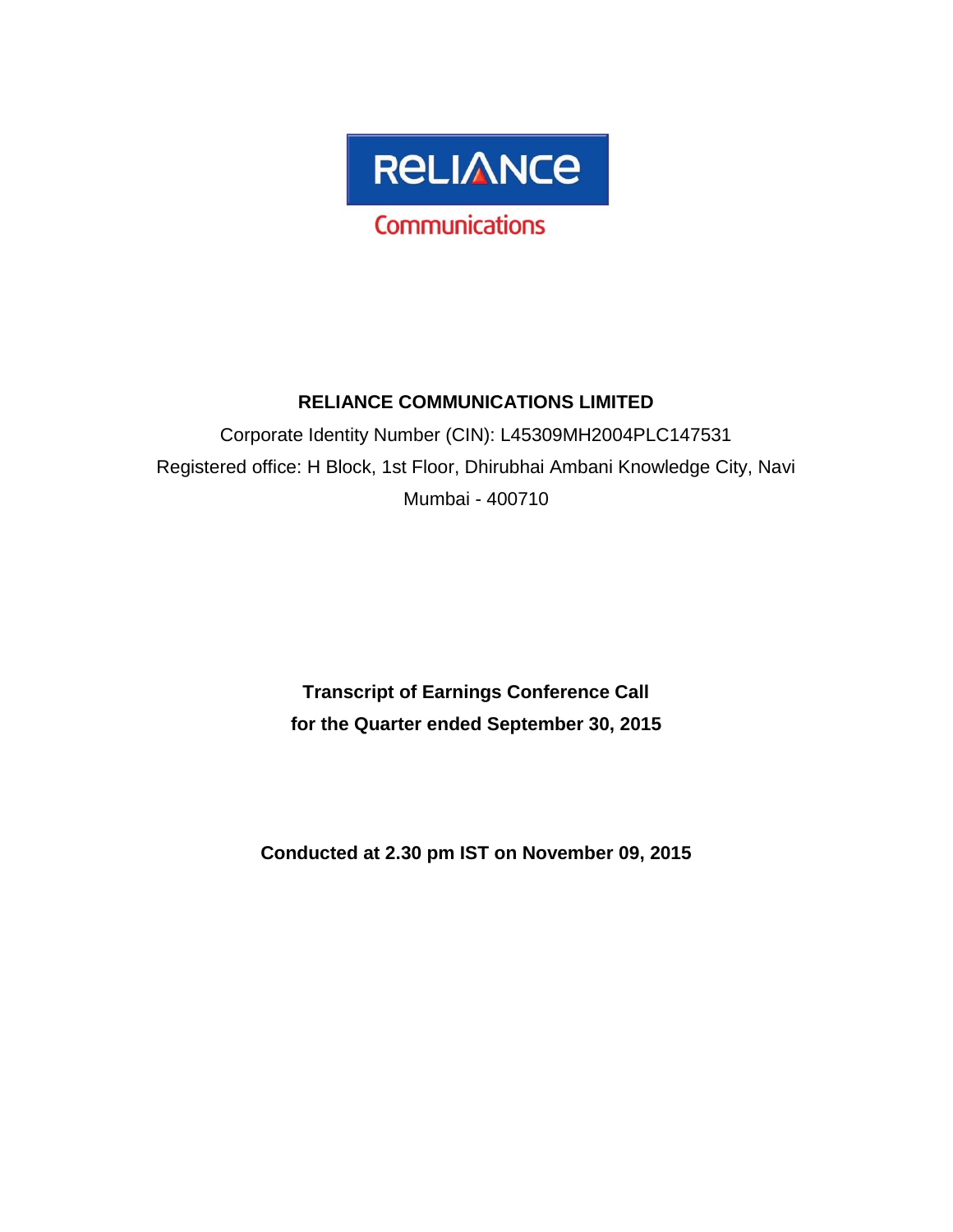#### **Moderator**

Thank you for standing by and welcome to Reliance Communications" global earnings conference call on the Reliance Audio Conferencing platform.

This is Mamta, the moderator for this conference.

At this time, all the participants are in listen-only mode. There will be a presentation followed by a question and answer session at which time if you wish to ask a question, please press \*1 on your telephone. Please be advised, this conference is being recorded today.

Today, we have the senior management team from Reliance Communications namely Mr. Vinod Sawhny (CEO – Reliance Communications), Mr. Gurdeep Singh (CEO – Consumer business), Mr. Bill Barney (CEO – GCX, India Enterprise and Carrier Business), Mr. Punit Garg (President – Corporate Strategy and Regulatory Affairs), Mr. Manikantan Iyer (CFO – RCOM), Mr. Rory Cole (CFO – GCX), Mr. Shrenik Vaishnav (SVP – Finance) and Mr. Anil Ladha (Head – Investor Relations).

The call will begin with some key observations by the management followed by a question and answer session. I must remind you that the overview and discussions today may include some forward-looking statements that must be viewed in conjunction with the risks that the company faces.

I hand over the call now to Mr. Vinod Sawhny. Thank you.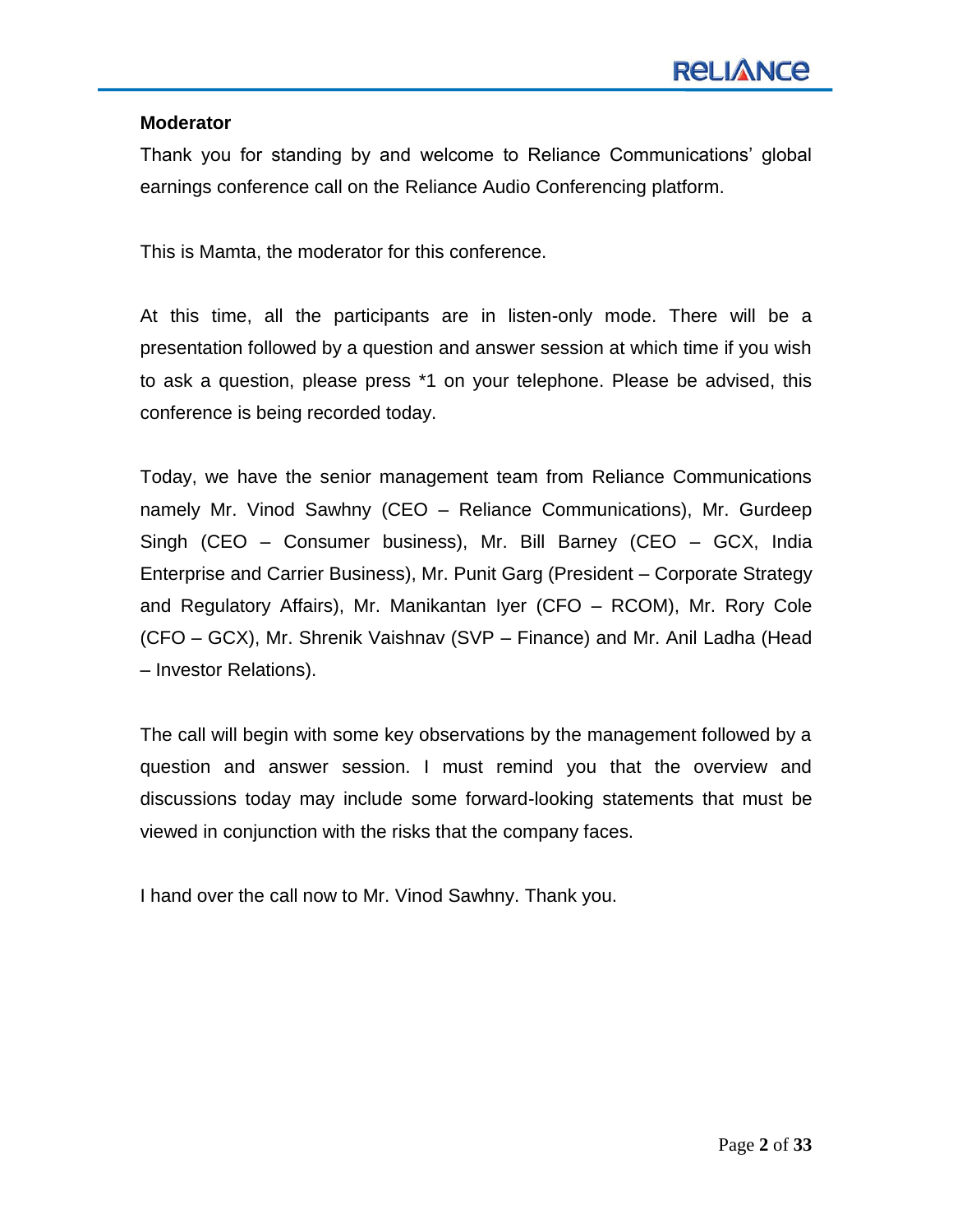## **Vinod Sawhny**

Thanks, Mamta. Good Afternoon and welcome to our Second quarter 2016 earnings conference call. I have with me the senior management team of Reliance Communications. On behalf of us all, Thank you for joining the call.

On November 06, 2015, our Board of Directors adopted the results for the second quarter of the financial year 2015-16ending September 30, 2015. The Media Statement, Quarterly Report and the Results have been uploaded on our web site and I trust you have had a chance to go through the same.

To begin with, let me take you through the key financial & operational highlights for the quarter:

- **PAT:** Profit After Tax for the quarter stands at Rs. 156Cr, a Y-o-Y increase of 1.9%.
- **Revenue & EBITDA:** Consolidated Q2 revenues are at Rs. 5,355 Cr, a decline of 0.9% YoY. Consolidated Q2 EBITDA is at Rs. 1,782Cr, a YoY decline of 2.5%. India operations revenues are 4,701 Cr., an increase of 0.4% YoY. Global operations revenues are Rs. 1,062 Cr, an increase of 5.5% YoY. Indian operations revenue growth was partly affected on account of full quarterly impact of change in IUC and roaming charges and seasonality factors.
- **EBIDTA margin:** Our EBITDA margin continues to remain healthy at 33.3% in Q2.
- **Cash Flow:** RCOM generated operational cash flow (EBITDA) of Rs. 1,782 Cr in Q2, paid net finance charges of Rs. 711Cr and invested Rs. 862 Cr on capex during the quarter.
- **RPM & ARPU**: In Q2, overall RPM has increased to 45 paisa; a YoY growth of 0.9%.ARPU for the quarter is Rs. 138 up by 0.7 % YoY. Total MoU for the quarter is 102.5 Bn, up 0.4% YoY.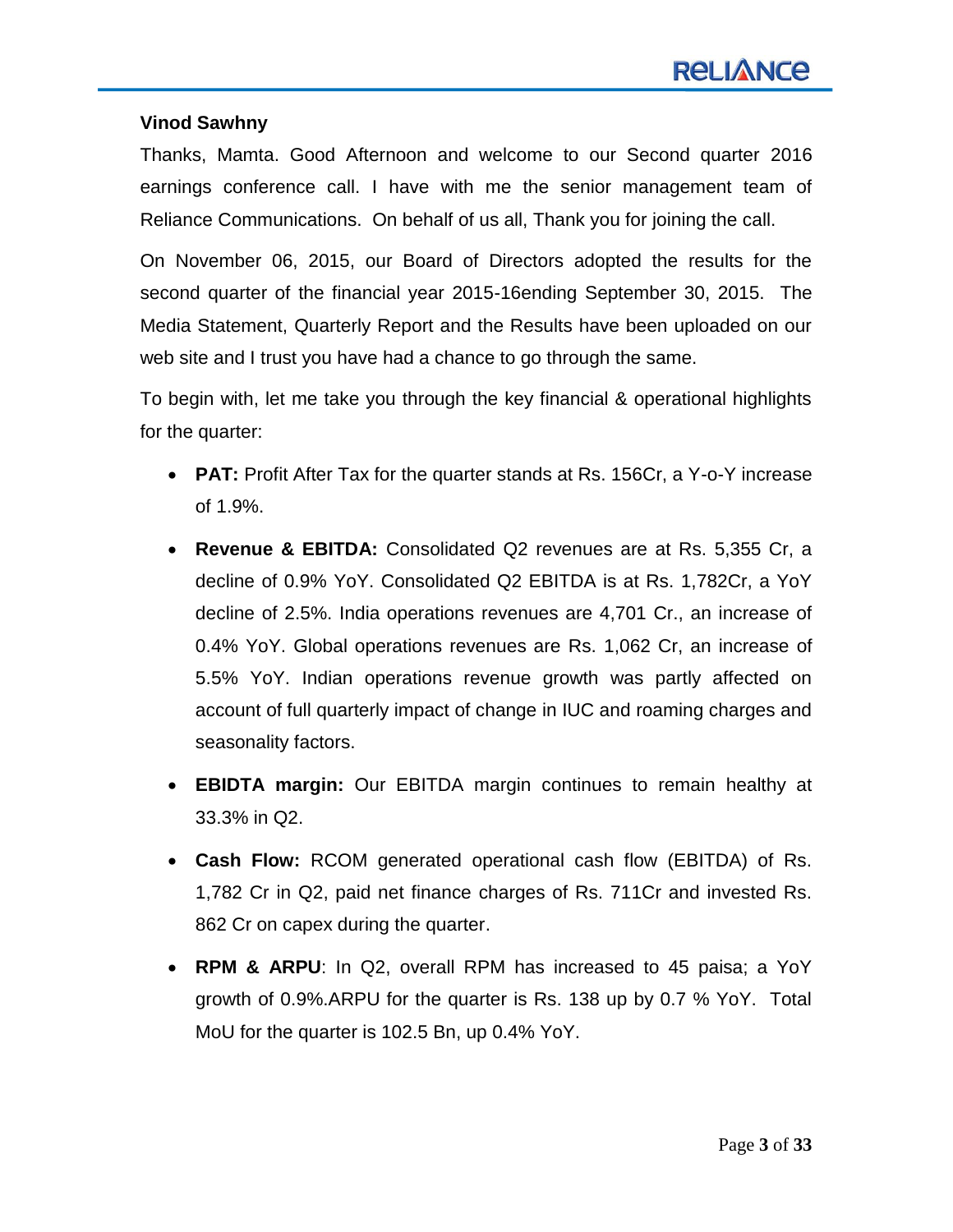**Data Subs & Traffic:** Total data traffic was 97.3 Billion MB in Q2, up 48% Y-o-Y. Our data growth has been robust - overall data customer base has grown by 25.3% YoY to 37.2 million.

*Given that the second quarter is a seasonally weak quarter for the industry, this is a satisfying performance. The stable performance in a seasonally weak quarter was achieved due to our impressive performance in data, focus on paid & profitable minutes and stabilization in our CDMA revenues and continuing leadership in our B2B businesses.*

## Let me now talk about the recent announcement of the de-merger of *Sistema's Indian wireless business into RCOM*

We signed the definitive documents for demerger of Sistema's Indian wireless business carried on by SSTL under the MTS brand into RCOM marking the 1<sup>st</sup> major consolidation in the Indian Telecom Industry. Key highlights of the deal are:

- 1. RCOM will acquire approx. 9 Mn customers who represent annual revenues of nearly Rs.1500 Cr
- 2. The merger will result in RCOM being the largest holder of the superior 800/850 MHz band spectrum aggregating 148.75 MHz
- 3. The merger will enable RCOM to extend the validity of 800/850 MHz spectrum holding in 8 circles by a period of 12 years from 20121 to 2023. The major circles that stand to benefit are Delhi, Gujarat, Kolkata, Karnataka, Tamil Nadu & Kerala
- 4. As a result of the demerger, SSTL will acquire and hold a 10% equity stake in RCOM
- 5. Prior to closing of the transaction, SSTL will pay off its existing debt
- 6. The closing of the transaction is expected in the second quarter of 2016 subject to regulatory and other required approvals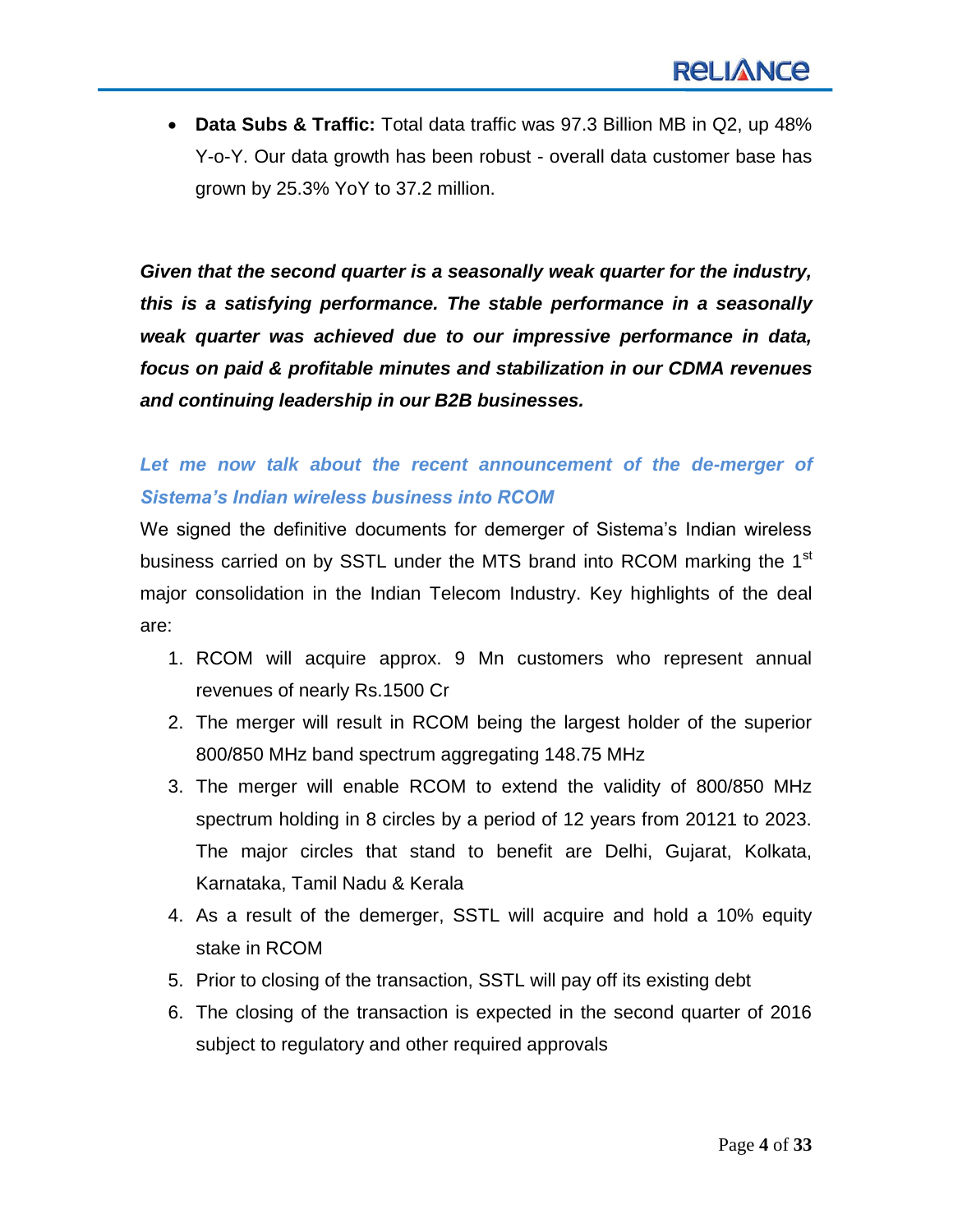We are delighted to welcome SSTL as a partner and strategic investor. The alignment of proven strengths of SSTL, especially in wireless data will expand RCOM"s capabilities and further bolster our ability to provide world class 4G services in the future.

**I am also pleased to share that we are making good progress on the strategic process for creation of India's first truly independent Tower Company.**

As previously intimated to stock exchanges, Company is in the midst of a formal process for monetization of our valuable 95% + stake in Reliance Infratel, together with change of management control. Based on progress made so far, and barring unforeseen circumstances, RCOM expects to sign and announce the transaction shortly.

Other potential transactions for monetization of valuable real estate owned by RCOM are also progressing well. These transactions will lead to substantial reduction of RCOM's overall debt, and greatly strengthen the Company's Balance Sheet, creating a robust platform for renewed growth in the years to come.

*The last few months have been witness to some very important regulatory developments and I want to take this opportunity to share our viewpoints on the same*

#### **Spectrum sharing & trading**

The Company welcomes the approval granted by the Union Cabinet to policies for Trading and Sharing of spectrum. The detailed guidelines for Spectrum Sharing and Spectrum Trading have been published on 24<sup>th</sup>September-15 & 12<sup>th</sup> October-15 respectively. These policies spell several benefits for the sector

- Optimal utilization of the scarce resources of spectrum available with various operators;
- Removal of duplication of capex by different operators for rollout of services;
- **IMPROVEMENT IN COVET AND QUALITY OF SERVICE for CUSTOMERS**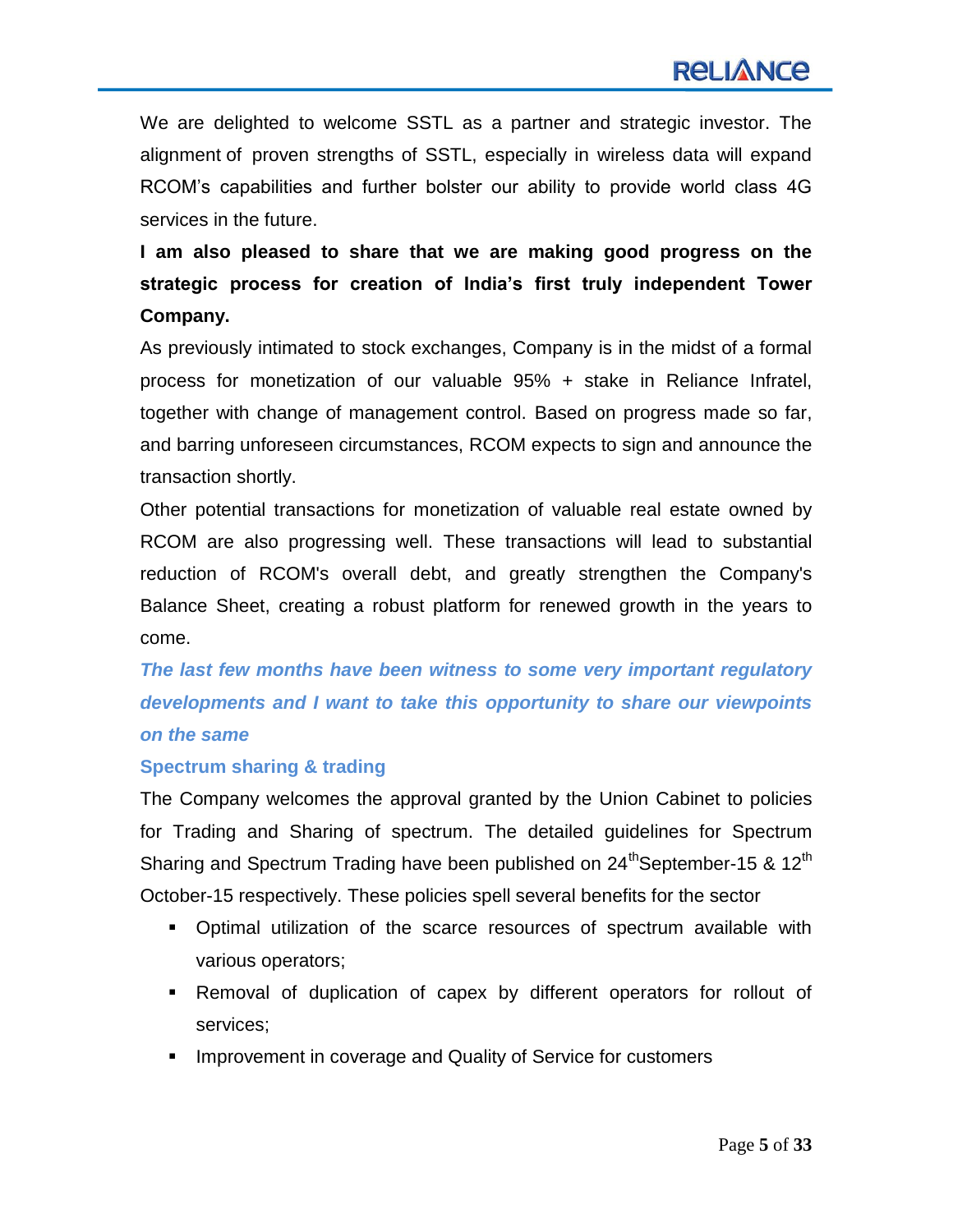Monetization of investments already made in acquisition of spectrum, leading to reduction in leverage of various players

## **DoT Recommendations on Call Drops**

On 16th October 2015, TRAI issued the "Telecom Consumers Protection (Ninth Amendment) Regulations, 2015" wherein operators are obligated to compensate the subscriber @ Rs 1 per call drop subject a maximum of Rs 3 per day.

All operators, including RCOM, represented by the COAI & AUSPI have expressed their reservations on the recommended regulation. Post Operators" meeting with the Chairman, TRAI on 29th Oct 2015, TRAI has directed that the regulation be implemented by Jan 01, 2016. Further joint industry action is under consideration.

## **RCOM's strategic partnership with Reliance Jio**

As announced by our Chairman, Mr. Anil D. Ambani at the recent AGM, RCOM commenced on the journey of its strategic partnership with Reliance Jio in April 2013.The partnership already covers a large number of areas.-

- Sharing of Towers
- Sharing of Inter-City and Intra-City Optic Fibre
- Sharing of Bandwidth
- Sharing of infrastructure for Points-of-Interconnect (POIs)
- Sharing of Ducts

The recent announcement of Trading and Sharing policies by the Government has now set the stage to take our partnership to the next level of co-operation.

RCOM is the only operator in India to hold, on a nationwide basis, 5 MHz or more of the most valuable 800 - 850 band spectrum. This spectrum is ideally suited for the launch of the 1st truly world class 4G / LTE services in India, and has the ability to provide a distinct competitive edge in terms of quality, coverage and pricing.

The Company is at an advanced stage of discussions for finalizing nationwide Trading and Sharing arrangements between RCOM and Reliance Jio in the 800 -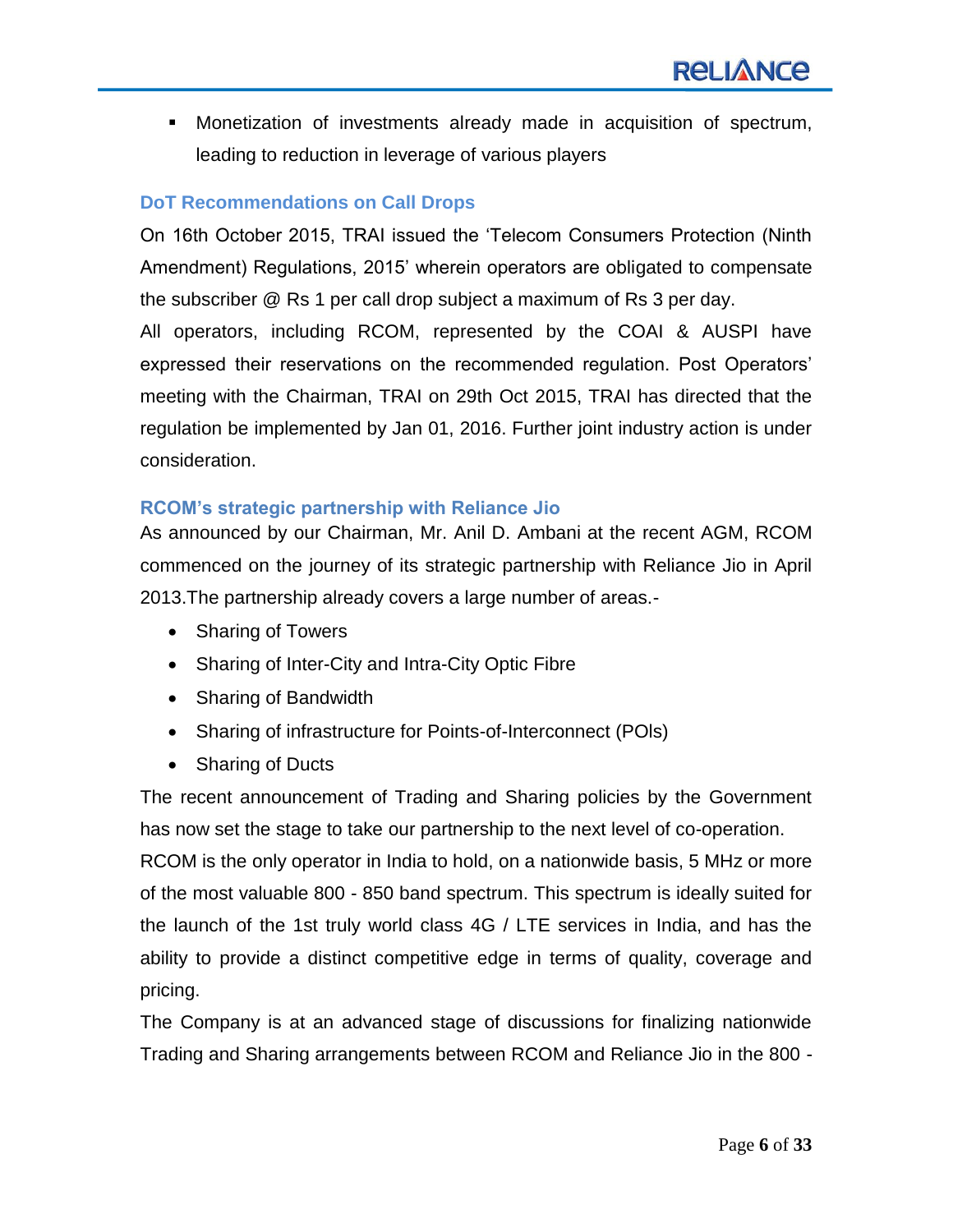850 MHz band, in line with the new policies of DoT. **Further announcements are expected to be made shortly.**

**Now moving on to business highlights, we shall start off with the consumer space.**

India"s data story continues unflagging. Mobile Internet connections have doubled already in the last 2 years and given the trends shall comfortably further double in the next 3-4 years. We stand at nearly 25% internet penetration in the country and the headroom for overall growth is very significant driven by device pricing and affordability, network availability & explosive growth of the new economy.

Smartphone shipments continue to grow at a very healthy clip, having grown over 20% Y-o-Y. More than 1 of every 3 phones sold now is a smartphone. That is a critical enabler of the evolving data story. Also, significantly, LTE enabled handsets now account for 1 of every 3 smartphone sold, a clear indicator of growing market maturity and readiness for the next generation of wireless data services.

RCOM is well entrenched in terms of both its network & spectrum holdings to cater to this growth in mobile broadband. As you are aware, our 2100 MHz 3G footprint extends across 18 circles. We have the best sub GHz spectrum portfolio in the 850 MHz band with its inherently superior propagation characteristics and the only operator with a national footprint in this band. Our advantage has further been bolstered with the spectrum gained through the de-merger of Sistema"s India"s operations into RCOM.

Globally, this band has been found to be one of the best if not the best suited for commercial 4G deployments with a very healthy supporting ecosystem that is developing rapidly. It accounts for upwards of 21% of all global LTE deployments with over 1200+ compatible devices.

This enviable spectrum bank is supported by our best in class fiberised100 Mbps backhaul ensuring the lowest latency and superior customer experience. This clearly is a significant edge as we usher in next phase of high speed data growth.

**Your company is very well placed in terms of both 3G & future 4G services.**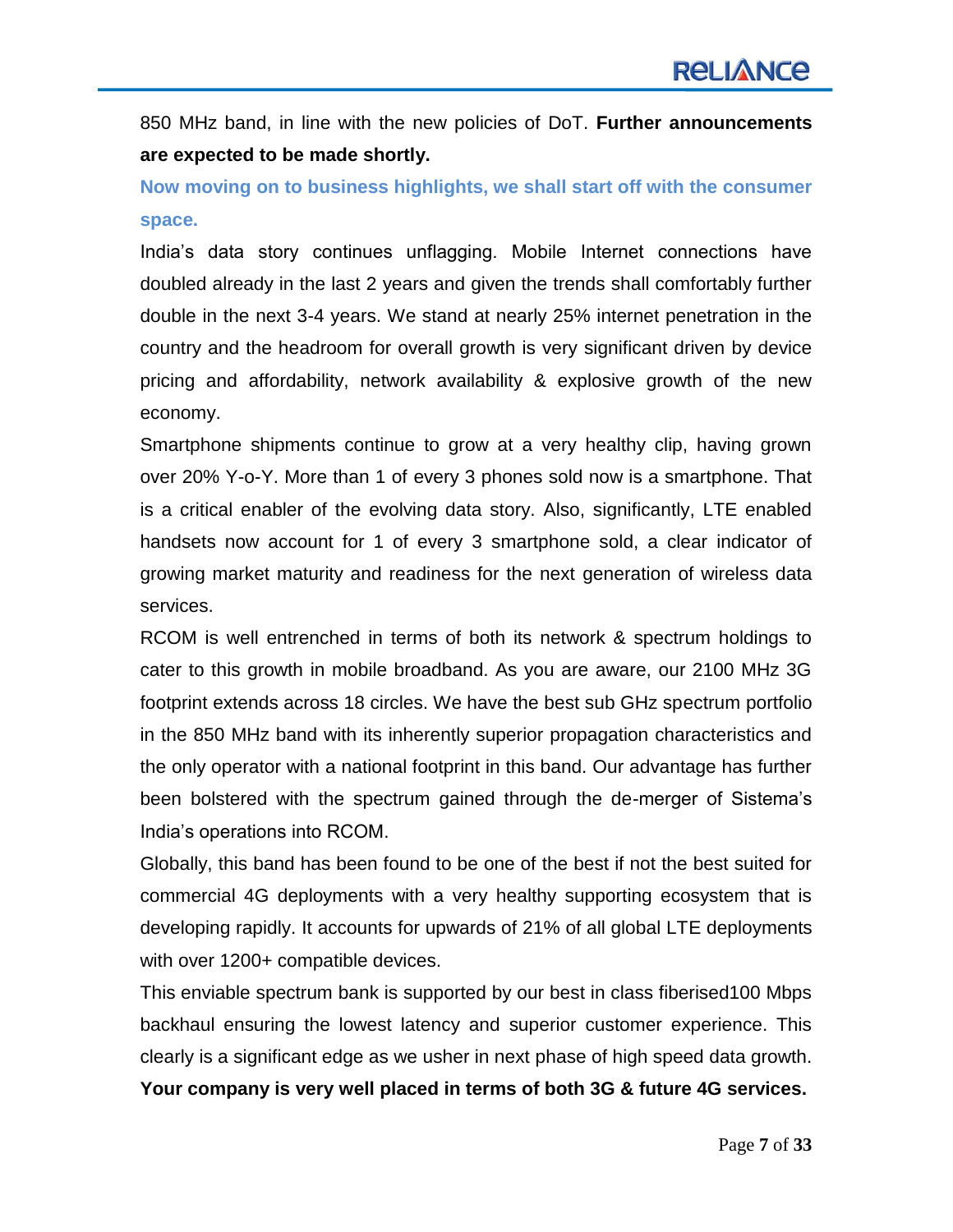The pillars of our data strategy revolve around recruiting more smartphone customers, getting non-data users into the data fold and moving existing data users up the consumption value chain.

- RCOM has steadily been putting together a formidable data play, offering a range of smartphones across price bands with tie-ups with a number of Indian and Global brands as well as innovating around device propositions by bringing in the WiPod range etc.
- We continue to expand the wireless data universe through our joint initiatives with Facebook and also pursue lowering the barriers for high speed wireless experience especially for price sensitive customers with our extremely competitive 3G offerings.
- RCOM continued on its path of customer delight innovation with the launch of MyStore \*129# portal, a OneStop Mall for subscribers to choose single/multiple packs from a wide range of choices and enjoy calls at best rates, get higher Talktime, higher data benefits along with personalized offerings.
- To address the info-entertainment needs of customers during the India South Africa Cricket series and ISL, RCOM has made available relevant content on RWorld. Customers can stream and download match schedule, scores, videos of important match moments etc by subscribing to weekly data packs.
- **RCOM** joined its customers in celebrating the festivals of India through "MahaUtsav". On the auspicious festivals of Ganeshotsav, Onam and Janmashtami, RCOM offered devotional and relevant popular bollywood songs, arti, shlokas, caller tunes, wall papers, live streaming ,exciting contests and more through its voice portal 543219, WAP and SMS short code.
- Customer experience is the most important pillar which shall define leadership in the consumer digital space. And a key ingredient of that is to be where the customer is. RCOM was the first operator in Asia to take customer care to Twitter with its Twitter care offering.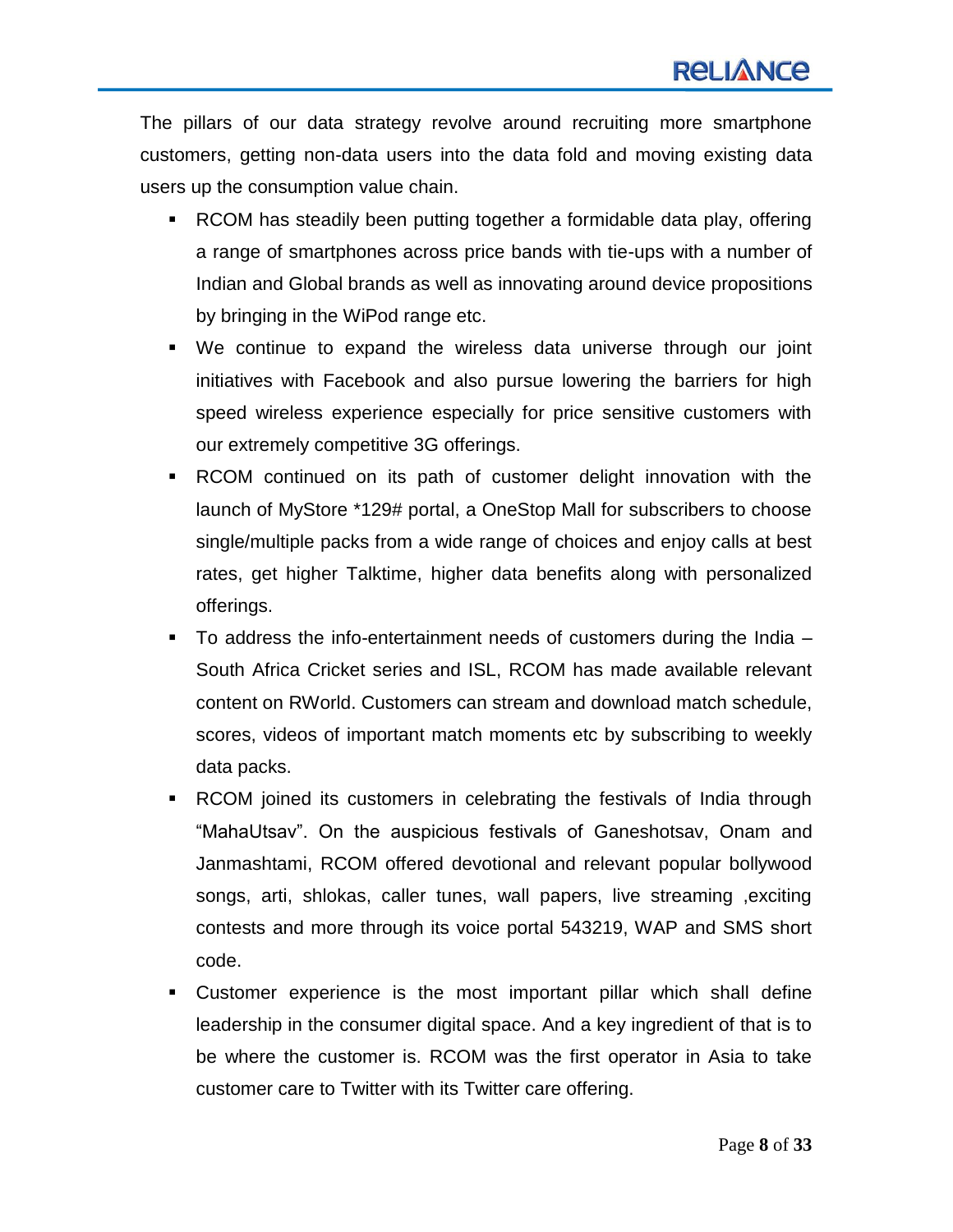All in all, we are making significant strides in our participation in the exciting data story that continues to unfold in the country with our continuing innovations in product, service, device and customer experience backed by our unparalleled network assets

**Our concerted data focused consumer strategy execution across segments continues to show impressive results with 3G data subs having grown 26.5% YoY to touch 19.1 Million subscribers. Additionally, our data usage per customer, already the highest in the industry, has further grown by 18.8% YoY to touch 894 Mb/Sub**

#### *Moving on to the Enterprise, Carrier &GCX segments*

Our robust B2B business achieved another quarter of impressive performance. In addition to building on opportunities with existing customers over the quarter, GCX& RCOM (Enterprise) also added a significant number of new logos to our customer base.

During the quarter, we continued to see healthy growth in our B2B business as we continue to expand our infrastructure and enhance our strategic Cloud X portfolio. We are aggressively moving forward in rebuilding our business for long term sustainable growth across our new transformational Cloud ecosystem.

I would want to share some key highlights for the quarter

- We expanded our Singapore-India connectivity to meet soaring bandwidth demands of new cloud based applications and services. The acquired capacity on the TIC cable between Singapore and Chennai will be extended across the seven Indian Capital Cities. This terrestrial and submarine network will play a key role in Reliance's expansion of its Cloud Xchange (Cloud X) nodes which will be the terminal points across this new network.
- We announced a partnership with Jasper to enable enterprises throughout India to launch, manage and monetize Next-Generation IoT businesses.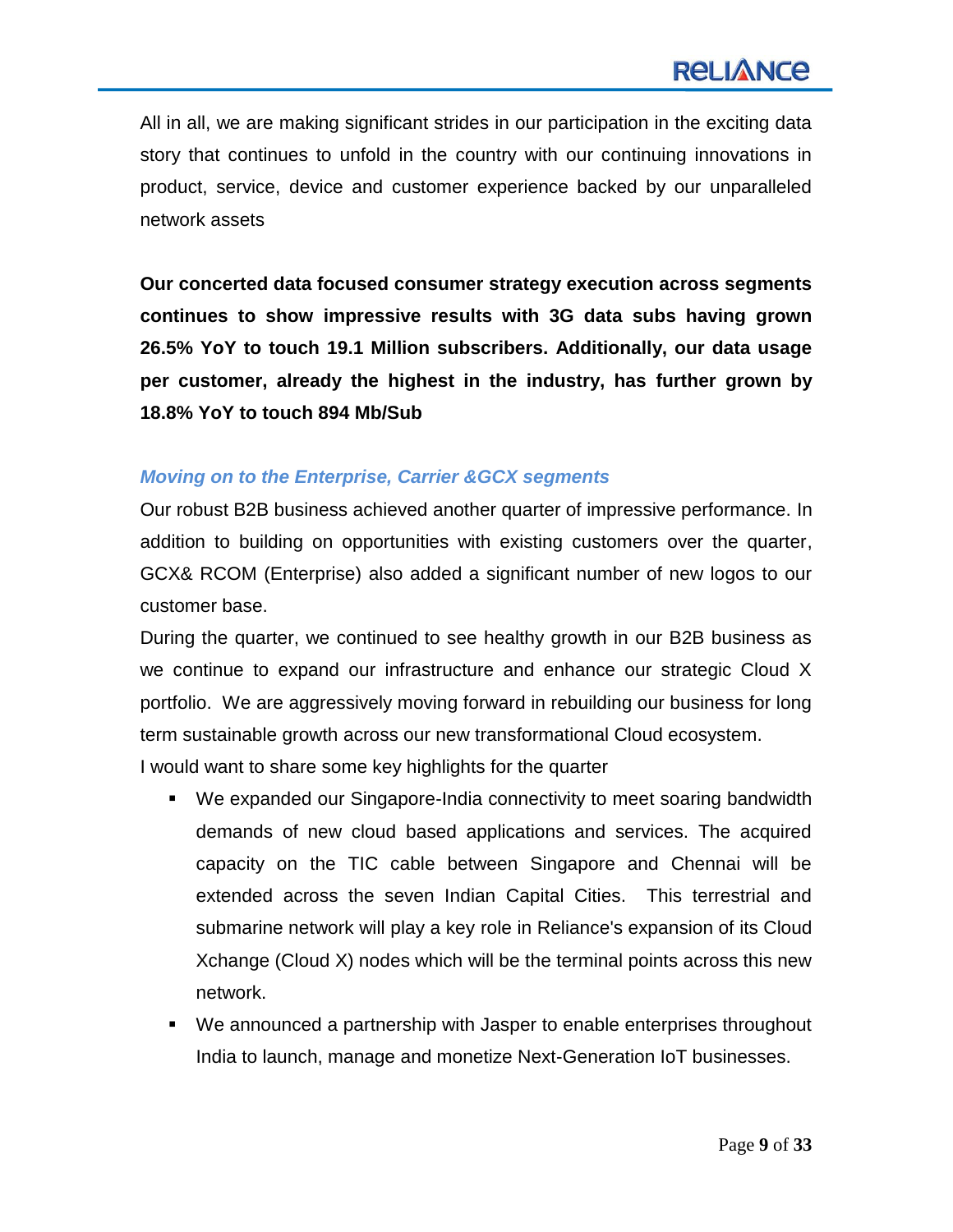This partnership pairs the capabilities of Reliance"s 11 data center facilities and its Cloud  $X^{\circledast}$  platform with Jasper's global IoT services platform to support enterprises in delivering IoT services. This also marks another step forward in delivering the infrastructure and IoT platform required to facilitate the diverse array of projects under the Government of India"s "Digital India" initiative.

 We further enhanced the performance and scale of our network through a partnership with Zscaler. The integration of GCX"s network with Zscaler"s Internet Security Platform not only provides security for the "Everywhere Enterprise", it also enhances GCX"s existing portfolio of managed security solutions, adding an extra layer of security for organizations worldwide to deploy new, cost-effective cloud services in ever evolving IT environments.

**In the next few quarters, we shall continue to focus on product & service innovation, capability expansion, ecosystem collaboration, and drive our unique proposition in the cloud space.** 

#### *In conclusion, let me reiterate the following*.

- The 1<sup>st</sup> major consolidation in the Indian telecom sector b/w RCOM  $\&$ SSTL is a huge positive for RCOM to extend 800/850 MHz spectrum validity in 8 important circles, deliver superior wireless data and bolster its 4G ready spectrum assets.
- RCOM and Reliance Jio are in advanced stages of discussion regarding the nationwide sharing &trading of spectrum in the 800/850 MHz band pursuant to DoT"s notifications of guidelines.
- RCOM continues to bolster its presence in both consumer and enterprise space in a collaborative approach with world leading players.
- RCOM is actively pursuing its strategic goals around asset light expansion for business growth and deleveraging- including sale of controlling stake in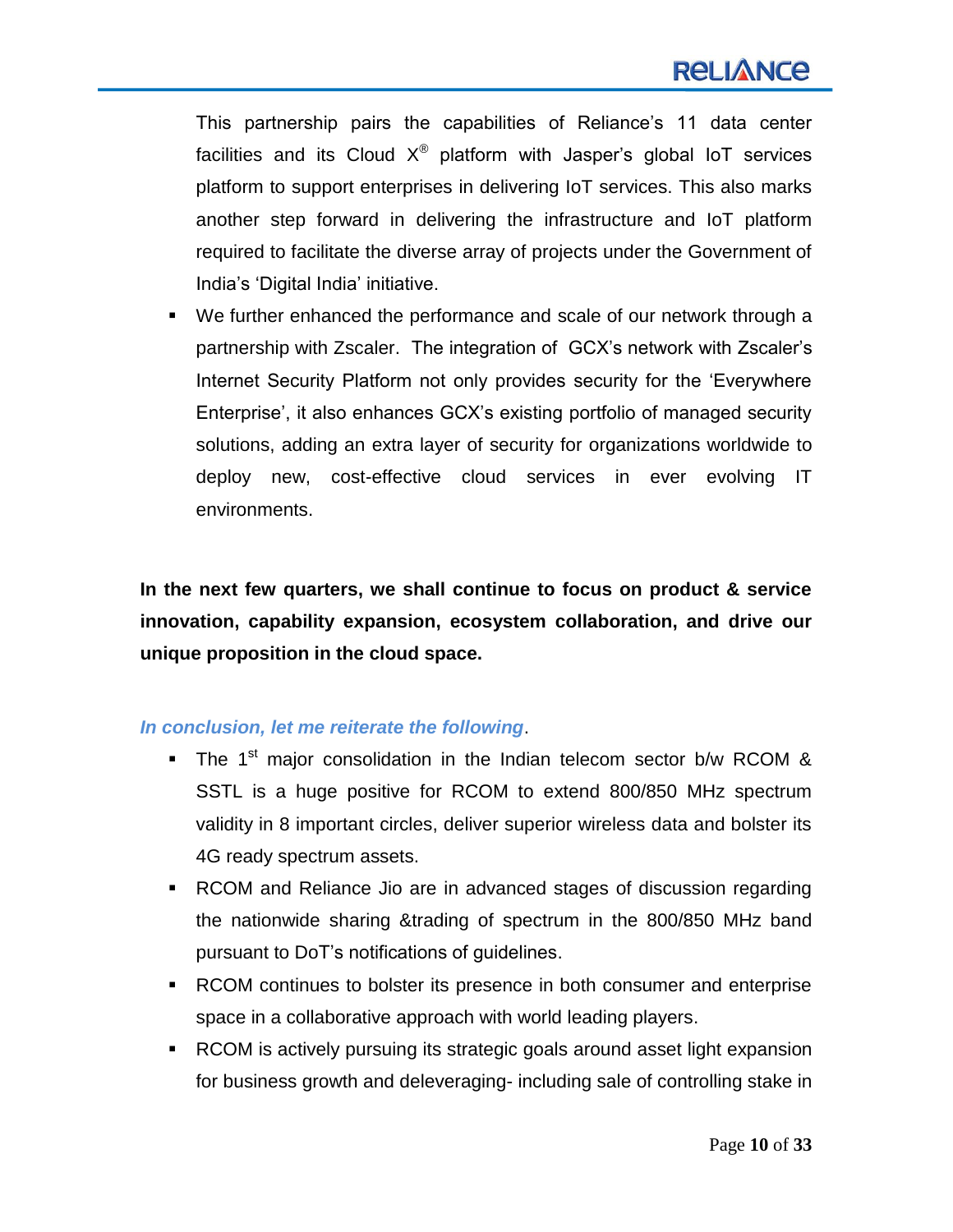the tower business; to achieve continuous enhancement of value for stakeholders.

#### *Thank you. And I would now like to hand you back for the Q&As.*

#### **Operator**

Sure, sir. First in line we have question from Mr. Sachin Salgaonkar, from Bank of America. You may go ahead, please.

## **Sachin Salgaonkar**

Hi. Thank you for the opportunity. I have three questions. First question is your India revenue growth at 0.4% year-on-year was lower than the peers, namely Bharti and Idea. Just wanted to understand a bit more on this, can you explain the mix between CDMA and GSM and are we done with most of the decline in CDMA here? Question two is on LTE ecosystem. Currently most of the phones which are coming in India, which work on LTE, are 1,800 MHz band, and 2,300 MHz band compatible. So, any thoughts on, when we could see the 800 LTE ecosystem developing? And third question is a timeline on when we could hear on liberalization of your 800 MHz spectrum, and what happens to the CDMA subscribers on this band? Thanks.

## **Gurdeep Singh**

Thanks Sachin. India revenue growth of 0.4% year-on-year is reflective of two things. A, it's a seasonally weak quarter and B, this quarter also has full impact of changes in the IUC and roaming charges. And third, out of the four preceding quarters, we have seen the CDMA revenue decline over the first two quarters, and then we have seen stability of the CDMA revenue, in the recent two quarters. I would say, yes, we are done with most of the CDMA plateauing of the revenue with having successfully arrested the decline and now we see a steady future forward, particularly riding on the back of the success of Wi-Pod as was elucidated in the earnings speech, so that's the answer to your first question.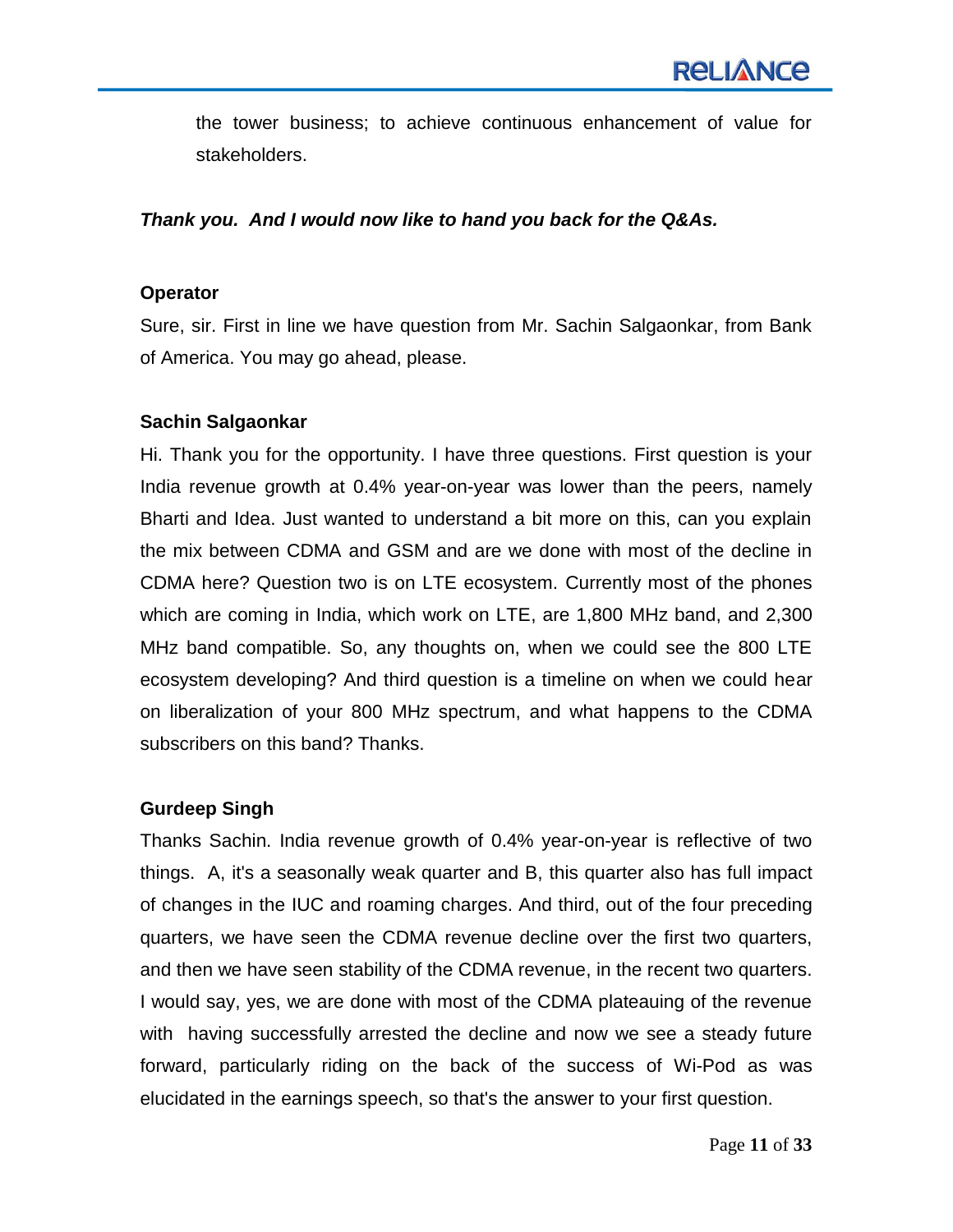# **RELIANCE**

Second, on the LTE ecosystem, I guess the devices coming till about two or three months ago, were largely compliant with 2300 MHz and 1800 MHz bands. But you'll be surprised to know that there are 64 models of various phones today available in India, which support 850 LTE. The information that we have from the device makers and the ODMs is that the devices shipped in for this quarter and the quarter from January onwards will support all the three bands of 2300 MHz, 1800 MHz and 850 MHz. Hence there is going to be no differentiation between particular bands of the LTE.

That also brings in good news, because going forward the ecosystem will quickly travel down to the entry level handsets. And probably, the way we see it in a year from now and may be lesser, which is to say in April-May-June quarter next year, probably LTE devices will be at a similar price level to that of the 3G entry level devices. So, in fact, there will be a complete morphing of the 3G and 4G ecosystem.

Coming to your third question of liberalizing 800 MHz, you are aware that we are in the discussions with Jio in terms of spectrum sharing and trading. So, the arrangement is currently being discussed, and we shall notify that in the due course of time.

#### **Sachin Salgaonkar**

Okay. So, Gurdeep what happens to the CDMA subscribers on these bands?

#### **Gurdeep Singh**

Well, naturally if you are on 800 MHz band today and you are moving to 850 MHz band, depending on the arrangement that we have with Jio in terms of spectrum sharing and trading, you may have two scenarios in the circles; where you have more than 5 megahertz versus just 5 megahertz. So, there could be a migration -- complete migration of CDMA into LTE coming on the back of the falling prices of LTE ecosystem in case of 5 MHz circles, or CDMA could concurrently run for a while in parallel in case of more than 5 MHz spectrum. So, this will depend upon a circle to circle strategy.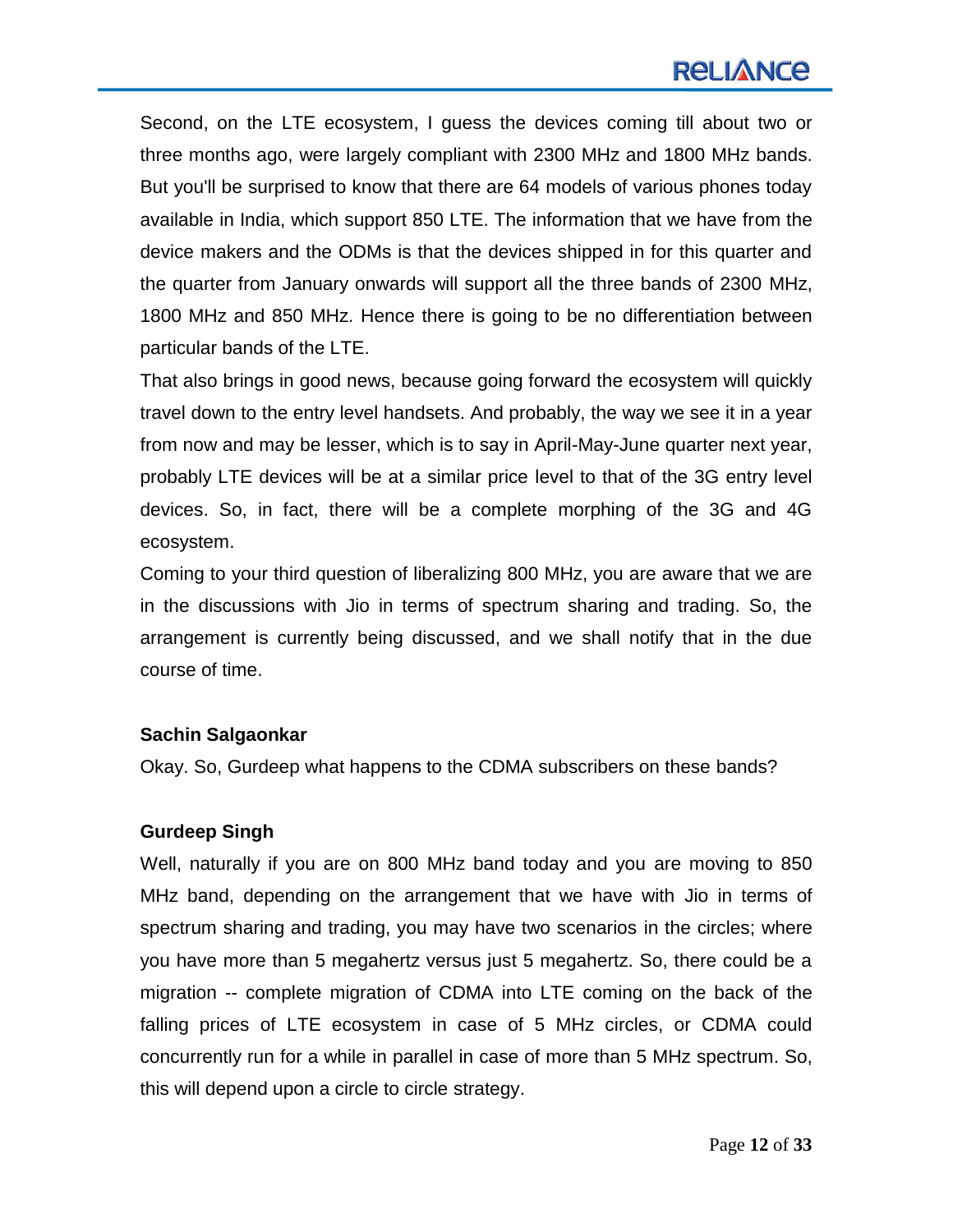## **Sachin Salgaonkar**

And are you looking to subsidize the handsets to help migrate consumers from CDMA to LTE?

## **Gurdeep Singh**

Well it's too early to say. But I think gone are the days of subsidizing devices. I think ecosystem in itself is taking care of the affordability, and it's more to do with the experience of what technology can do. And we are very confident that every subsequent technology takes lesser time for adoption. I think we will see some leapfrogging happening here from 2G direct to 4G or maybe a few months in 3G and then migrating to 4G.

## **Sachin Salgaonkar**

Okay. So, one small follow up on the first question. Now clearly even Bharti and Idea had the same seasonality impact, and interconnect rate impact. But still they did show a stronger revenue growth than you guys.

So, just wanted to understand a little bit more, is it completely because of the CDMA revenue decline and going forward we could see the growth for RCom to be in line with the industry growth or could be it two or three quarters more before the things start improving?

#### **Gurdeep Singh**

It will be in two parts and I will invite my colleague Bill to share a thought as well. Let me talk about the wireless business. CDMA's worst phase is behind us, and now it's stable. Going forward, it only adds to the growth, but yes, I may caution that CDMA growth may not be in the same line as our GSM business growth. GSM is now ~76% of the revenue and ~24% comes from CDMA. The 76% part of the business continues to grow much in line with the market. Coming in the festival quarters, you should see a better growth performance from our wireless business. I may ask Bill to add, because the Indian operations include the Enterprise as well.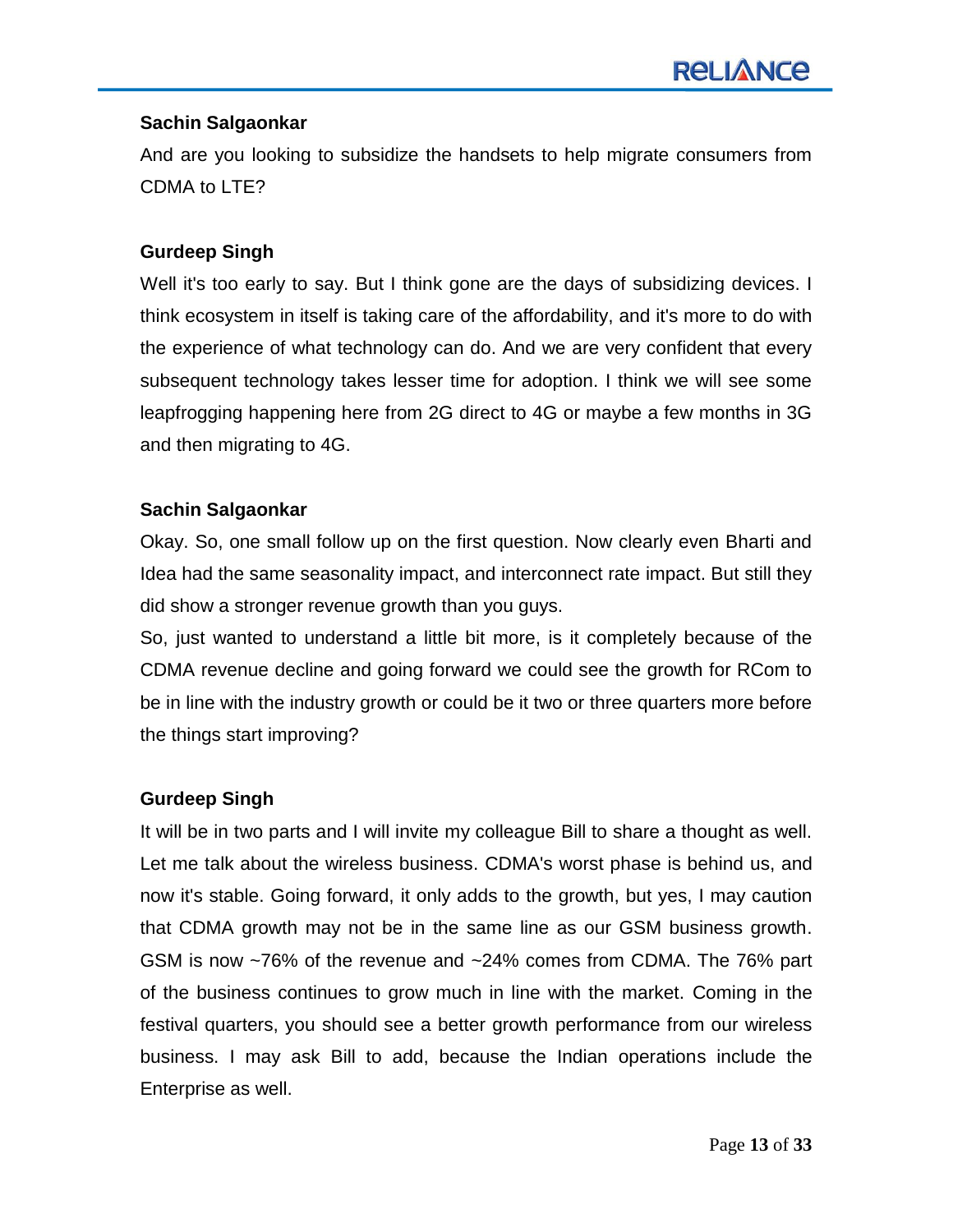## **William Barney**

Thanks, Gurdeep. As you compare us to our peers, we have a fairly sizeable fixed line voice business and we did have an impact of the IUC charges that came from the fourth quarter last year play through the first two quarters this year. That impact will not be there going forward, and it will be equalized out. But that actually did impact us in the first two quarters of the year. And so you'll see that also has put a little bit of pressure on the numbers, especially in the Indian Enterprise business. That's a negative impact, but the positive is that our voice traffic has been growing in the last quarter and our data usage has also climbed and we've actually grown in the data portion of the business sequentially.

## **Sachin Salgaonkar**

This is very helpful, Gurdeep and Bill. Bill, one short follow-up, are you seeing an impact of VoIP on your enterprise voice business or not so much?

#### **William Barney**

I'd say it's still in an early stage. We're also very strongly pushing into this space. We will actually be launching a new service in this quarter to compete with voice over IP. But it's not that significant in the grand scheme of things. We still see very significant growth in the enterprise space in the voice business going forward.

#### **Sachin Salgaonkar**

Thank you. And all the best for the future.

## **Operator**

Thank you, sir. Next in line we have Piyush Choudhary from CIMB. You may go ahead please.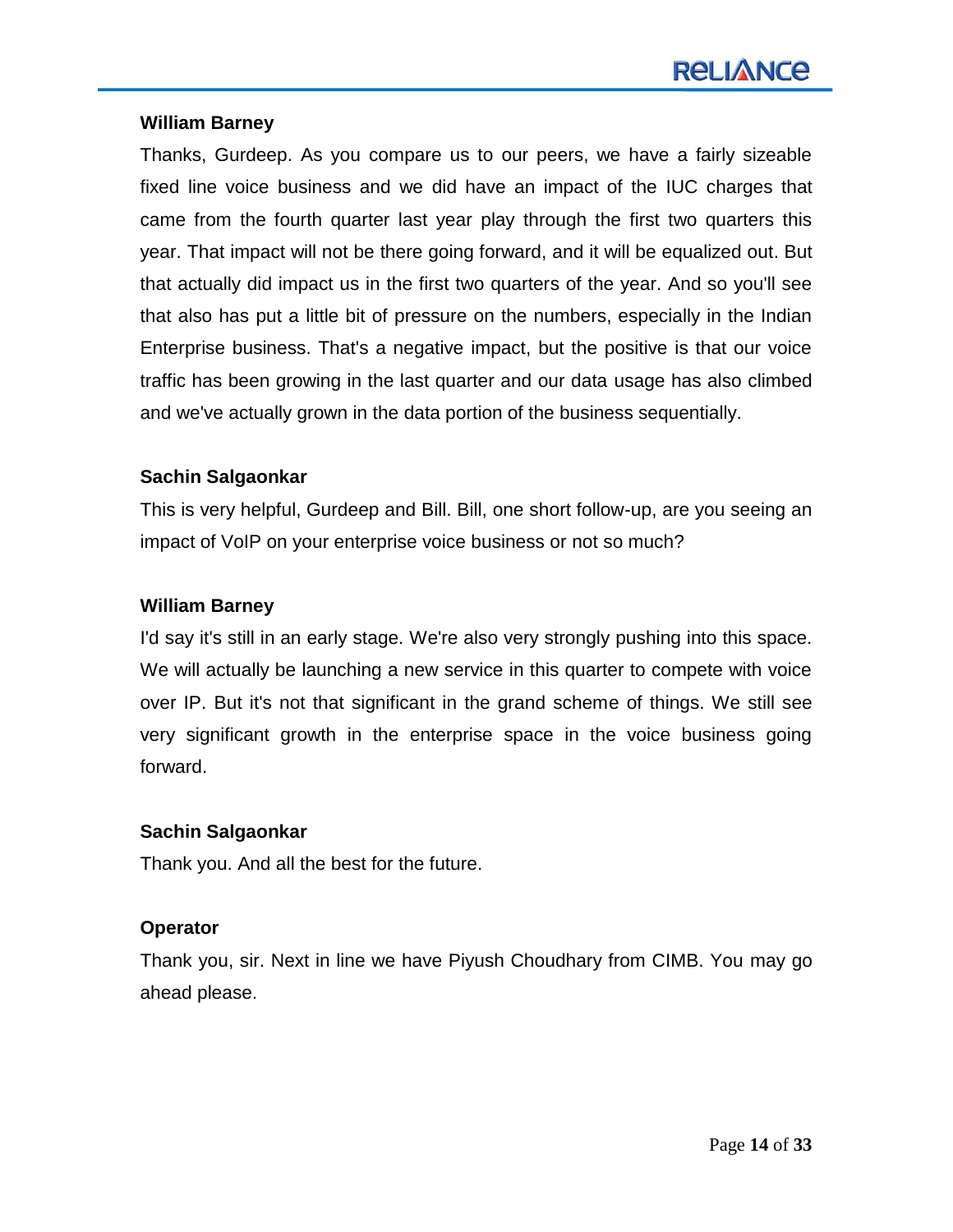## **Piyush Choudhary**

Thanks a lot. A couple of questions. Firstly just following up on this 800 MHz liberalization, could you update us on how many circles you've applied, and what's the likely payout for this, for the remaining period?

## **Punit Garg**

We have already submitted application for 8 circles. We are submitting applications for another 11 circles. You know that we have bought spectrum in this 2015 auction in two circles of Assam and Northeast, in 800 MHz band. So that would make 21 circles totally liberalized. Out of the 19 circles, if I look at 18 circles, the life is up to September 2021. And in one circle which is J&K, we have life until 2024.

## **Piyush Choudhary**

So what's the expected pay-out for this?

## **Punit Garg**

It would be in the range of INR 6,000 crore.

## **Piyush Choudhary**

Okay. And just to clarify over here, the three circles, which is Karnataka, Tamil Nadu and Kerala, where we don't have a price discovery in March 2015 auctions, would the liberalization be based on March 2013 spectrum prices?

#### **Punit Garg**

If you look at the guidelines issued for liberalization, it very clearly state that wherever the auction has taken place recently, the recent prices would apply or if the auctions are more than one year old, then the SBI base rate would be applied as indexation rate. In these three circles, auction has taken place in 2013. So government either may choose to apply the reserve price of this auction or may apply the SBI base rate for indexation.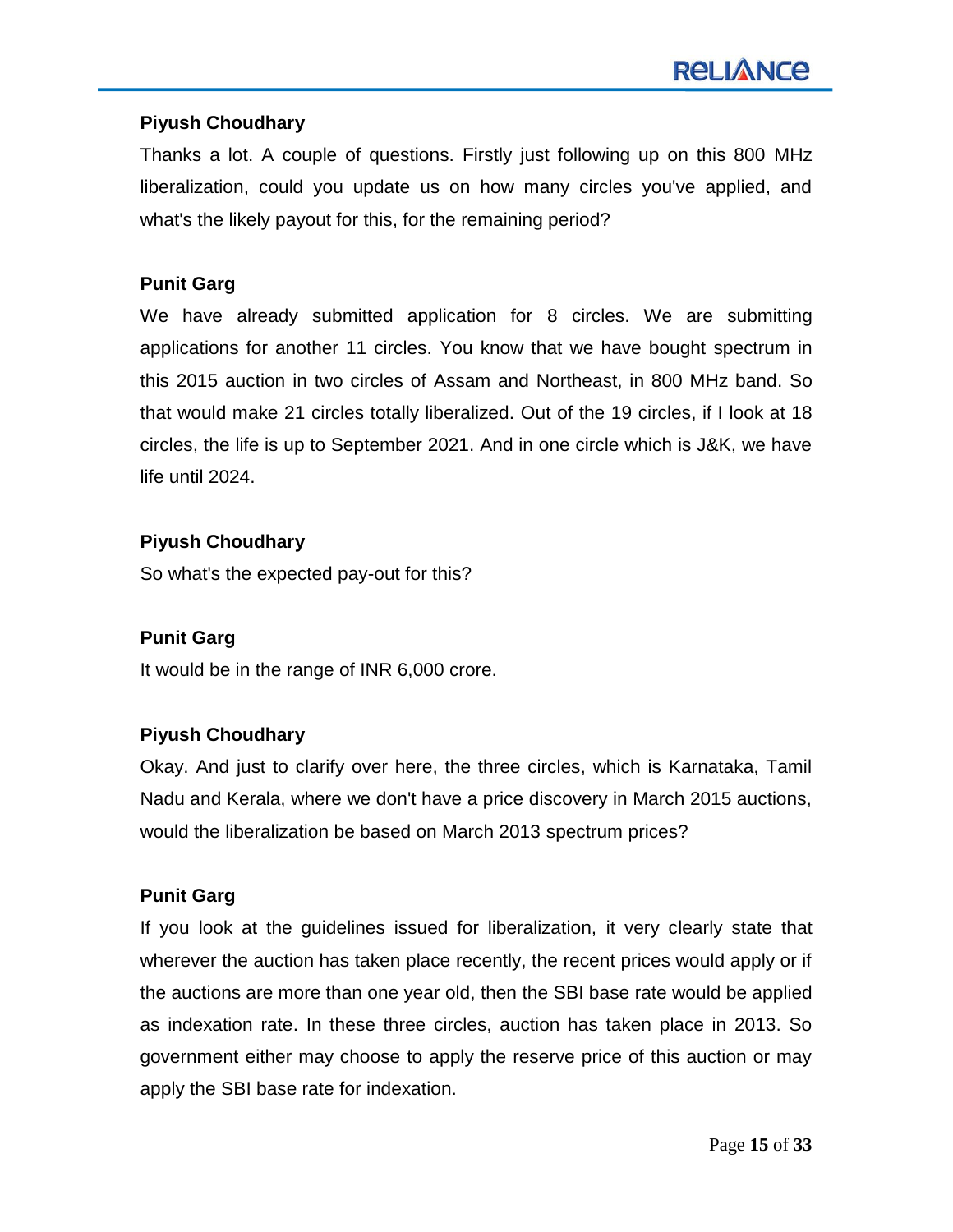## **Piyush Choudhary**

Thanks a lot. And secondly, on the SSTL merger, could you help us what are the cost synergies which you have identified like the quantum or when will that company reach our company-level EBITDA margin, some timelines over there? Thank you.

#### **Gurdeep Singh**

We take over nearly INR 1,500 crore of revenue from SSTL, which helps us to improve our market share. Naturally, today both of them are run as separate networks and separate entities, so when we combine the operations there'll be network synergy. And since go-to-market happens to be in the areas where we are currently present, we can optimize on our distribution and retail channels. The way we look at it is that there should be 30% to 40% gain in terms of operational synergies.

#### **Piyush Choudhary**

Okay. And if I may ask one last question, the depreciation and amortization were down quarter-on-quarter. Any particular thing and how should we read it going ahead?

#### **Anil Ladha**

Depreciation is marginally down in this quarter, primarily because of some expiry of the utility equipments" life and customer premises equipment etc. So broadly going forward, the depreciation would be in this range.

#### **Piyush Choudhary**

Okay. Thanks a lot. And all the best.

## **Operator**

Thank you, sir. Next in line we have Mr. Rajiv Sharma from HSBC. You may go ahead.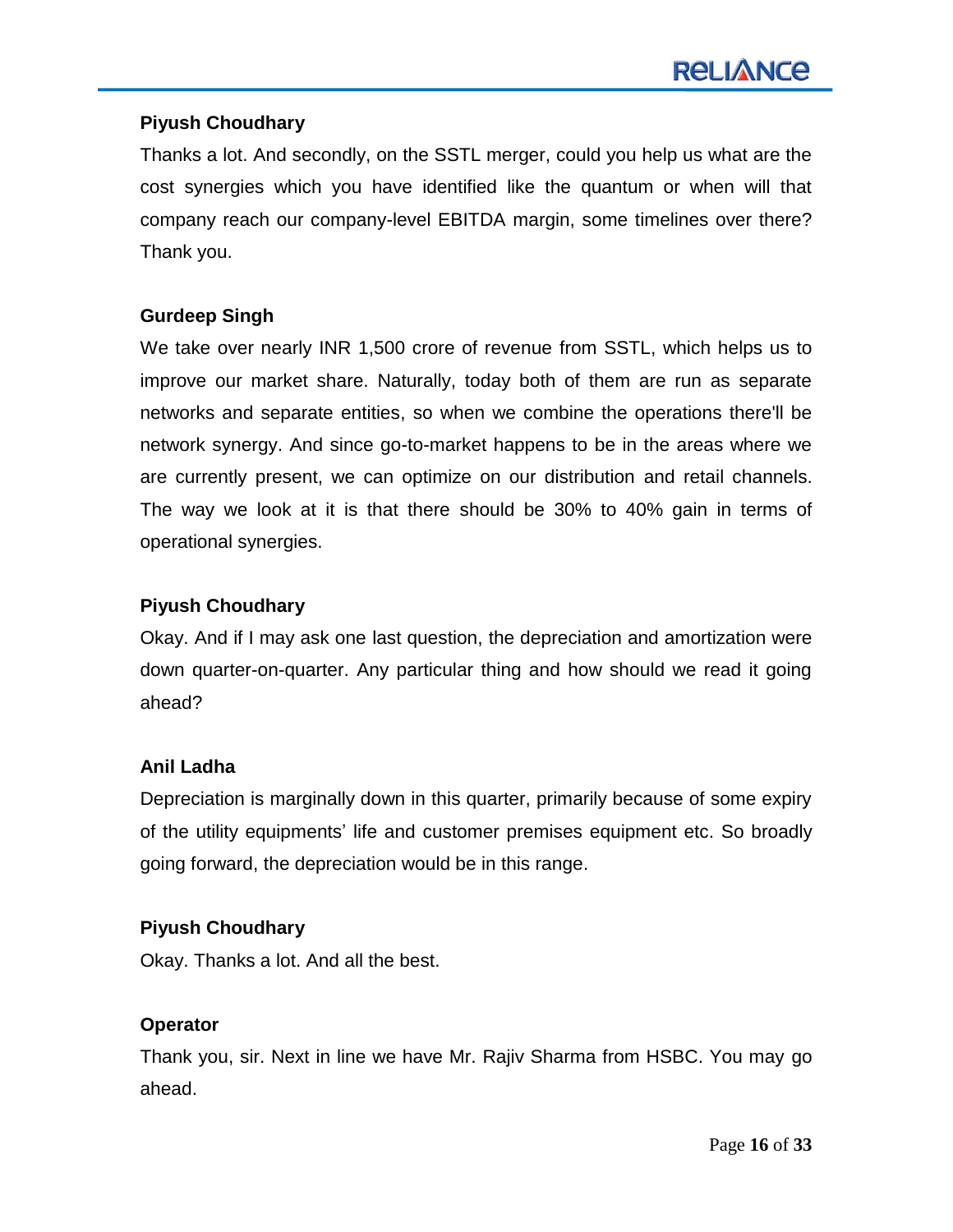## **Rajiv Sharma**

Thank you for the opportunity. Just a few questions, one is that you know you were not able to renew 900 MHz in few circles. So what is the impact you see of losing that revenue? And in a few circles you have a backup 1,800 MHz, so what is the likely impact and what are your plans for the transition?

## **Gurdeep Singh**

These are five circles, out of which in three we chose not to renew 900 MHz and in two we chose to swap the frequency to 1,800 MHz band. Clearly there was a well-planned auction strategy behind this. We made four new acquisitions of spectrum in Assam, North East we bought in 850 MHz band, Orissa and North East, we also bought 1800 MHz spectrum. We followed this strategy given that we have a continuing 3G and a continuing 800 MHz. And as we increasingly get into the data play, this is probably time to reinvent the system. So not undermining the fact that we have a continuing business and continuing ICR arrangements, we now have a renewed thrust on reinventing our business for the future. We are discussing various arrangements for making the best use of 850 MHz band or a Band 5 spectrum as we go forward.

## **Rajiv Sharma**

So if you first could quantify the impact as to how many subscribers were there in 900 MHz and what is the revenue and EBITDA impact from this -post this expiry because I think it's the next quarter when you will see the full impact?

## **Gurdeep Singh**

I may not have the numbers right now to talk with the details. All that we can say is that, as we move into reinventing our business proposition in these five circles, you will see us rolling our various initiatives post Diwali. We are very clear in our perspective that we want to place thrust on data. We are looking at industry as a universe to upgrade our data profile and data users who also happen to be noninterconnect and high margin customers, and in addition continue our thrust on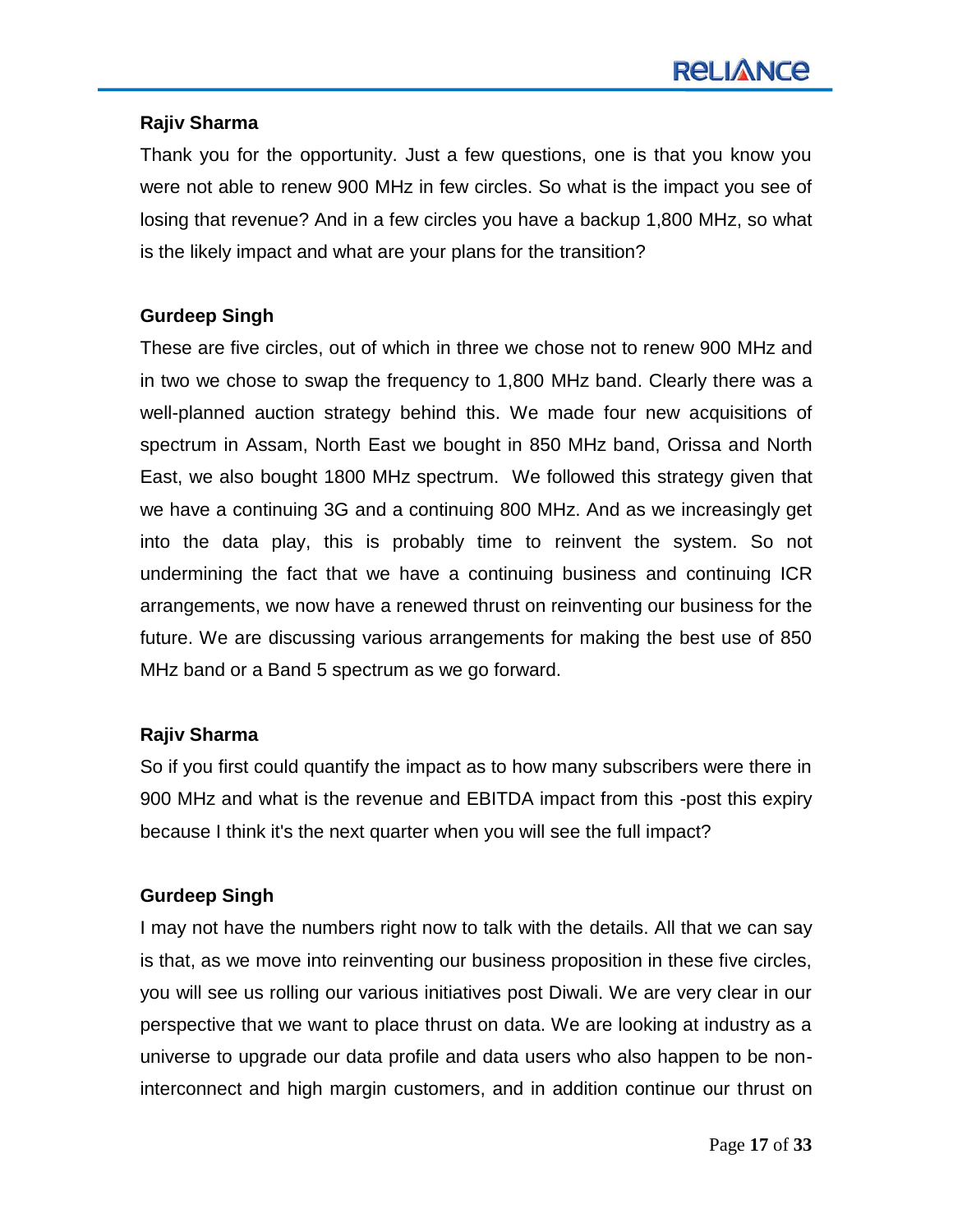3G and underlying voice thereof. Taking the benefit of ICR arrangements, we see business continuity, business solidification and move towards going fast forward in terms of being many firsts in those areas.

#### **Rajiv Sharma**

Okay. My follow-up question is on this CDMA 800 MHz liberalization. So SSTL and DoT are in dispute with each other on the CDMA pricing, the 800 MHz pricing, whether it was for contiguous blocks or not. So how does that impact your liberalization payout in these eight circles because now that we've applied for 19 circles liberalization. Do you think 800 MHz liberalization could take time because the dispute between SSTL and DoT is still in courts and it is only post that you can get it or you can get it in a month's time?

#### **Punit Garg**

Number one, SSTL dispute is nothing to do with the liberalization of 800 MHz spectrum of RCom, these are two independent decisions of DoT. For liberalizing the RCom's administratively allocated spectrum DoT has issued a policy on 5th of November, which is very clear without any ambiguity, that's number one.

#### **Rajiv Sharma**

Punit, my question is that three circles Karnataka, Tamil Nadu, Kerala where there was no auction after 2013 and this pricing itself is under dispute, so in these three circles, can you liberalize, is there enough clarity?

#### **Punit Garg**

The clarity is 100% there, because the policy is very clear, which DoT has issued. Number two, in SSTL, dispute is not about the pricing, it is about the contiguity, and which has been challenged in the court. It has no impact whatsoever on RCom liberalizing its spectrum in 19 circles.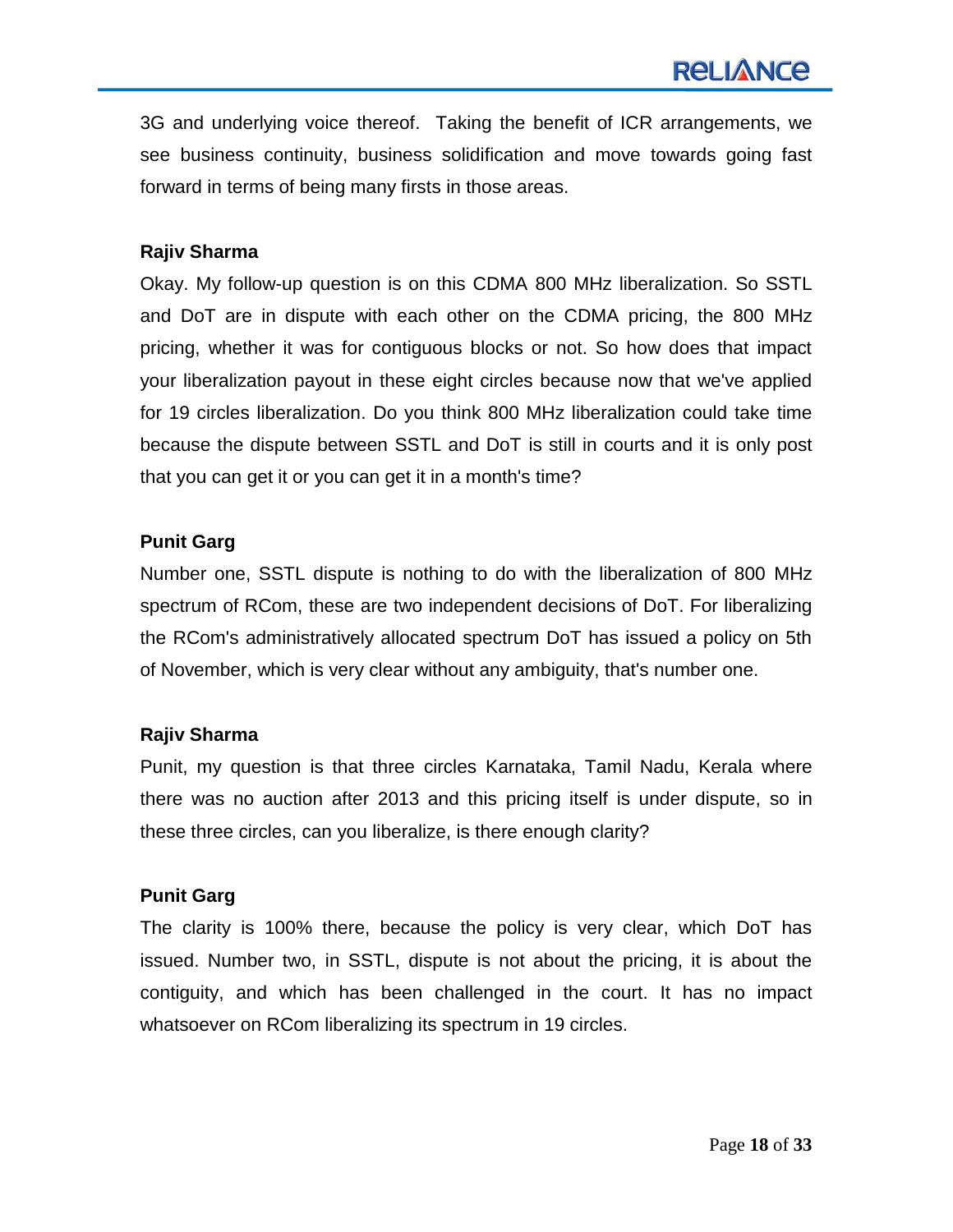## **Gurdeep Singh**

Just to add, in the three cycles, Karnataka, Tamil Nadu, Kerala, the DoT's policy is very clear. They may choose to either stick with 2013 auction price or on that auction price add-on to the SBI base rate for indexation to make it current. So, either of the two, is the option with DoT.

## **Rajiv Sharma**

Okay. And just on the overall business, the wireless EBITDA, it's on a declining trend. We started with 17 billion and we are now at 16 billion. So, and with this whole MTS thing, we could see further dilution. So, what's the trajectory on the wireless EBITDA? And with the 1800 MHz coming in versus 900 MHz in few circles, will there be an increase in cost or near-term CapEx and what's your CapEx guidance for the full year?

## **Gurdeep Singh**

Our CapEx guidance for the full year is in the range of INR 3,000 crore. But again, coming to rolling out of 1800 MHz versus 900 MHz, as I already said that we have continuing ICR, we have our own 3G, and we have a continuing 800 MHz. So, we will chose the most optimal and economical method of reaching out to our customers, and improving our top line and bottom line.

If you look at wireless EBITDA, we just had gone through a seasonally weak quarter. And we are now into the festivities period going forward. Our wireless EBITDA, in line with the revenue, in absolute terms, should only be looking up, as we are getting into the best of the season. In line with the seasonality, as the top-line moves up, we would only be looking at a healthier EBITDA versus peers.

## **Rajiv Sharma**

Okay. And one last question on the continuing ICR arrangement. So, if you lose 900 MHz, can you still have an ICR on 900 MHz with anyone?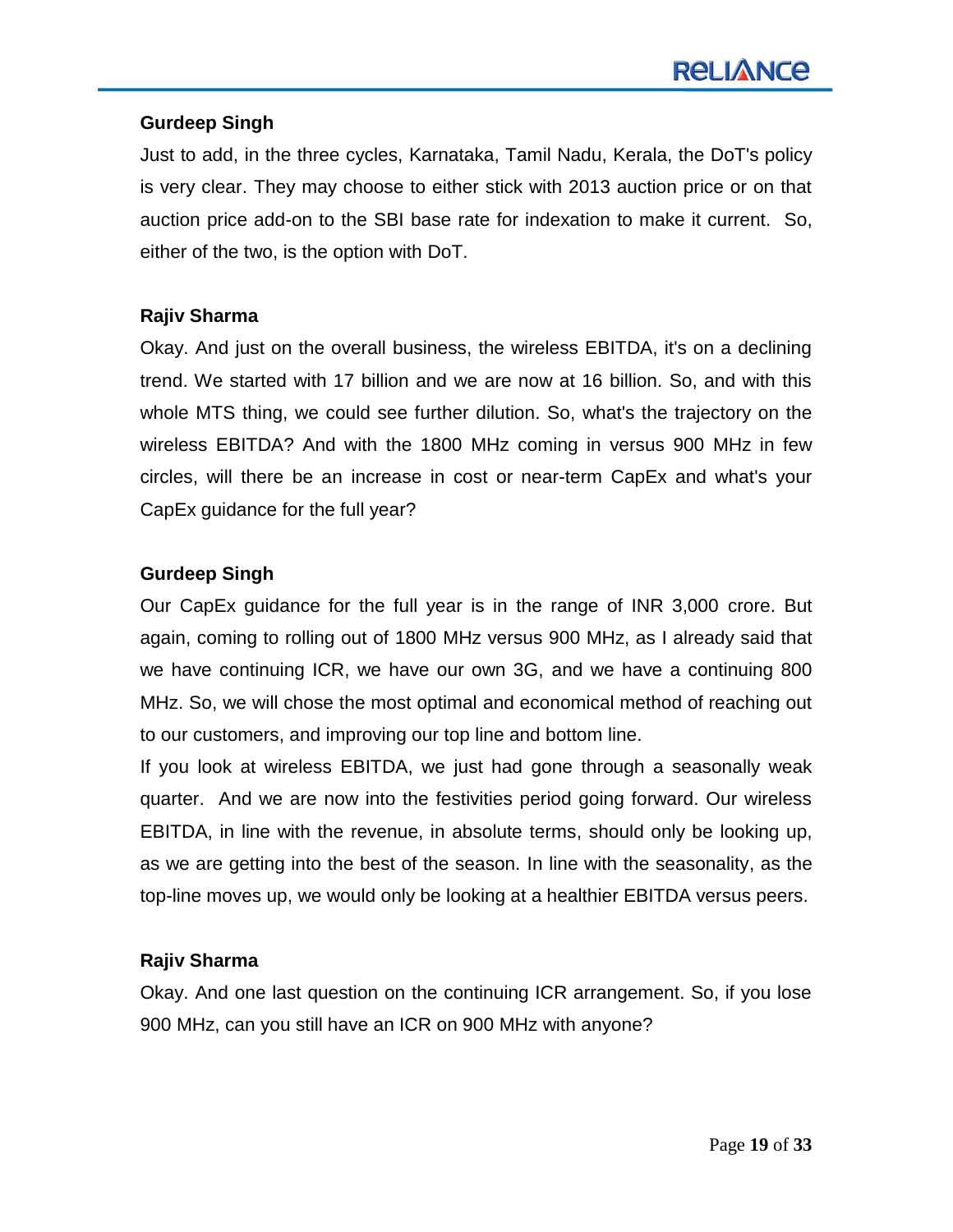#### **Punit Garg**

In the three circles specifically, we have 3G over there. So the subscriber will be on the 3G plan and 3G network, and a 3G can do an ICR with 2G as backup. These norms have been established in the industry, and it is being followed by everyone in the industry.

## **Gurdeep Singh**

Just to add this is the first precedent where you have a continuing 3G and an 800 MHz band morphing into the LTE. Unlike a pure play 2G operator in a market who has no other spectrum, we have consumers who use our 3G services and are incrementally taking up at a breakneck speed and they will continue to get voice and data from us as we go forward.

## **Rajiv Sharma**

Okay. That's very helpful. Wish you all very happy Diwali. Thank you so much.

#### **Operator**

Thank you, Mr. Rajiv. Next in line we have Mr. Vinay Jaising from Morgan Stanley. You may go ahead please.

## **Vinay Jaising**

Thank you for the opportunity. A couple of questions from me, most of them are partly addressed, so apologies for the repetition. We've been discussing a lot on how the rest of the industry has grown domestically. My question is on the data front. We've seen a bit of slowdown on the overall growth of data for the industry and RCom seems to have grown even a bit lesser in terms of volumes. This is not about voice, not about cyclicality, this is about data growth. Why is this? You did mention CapEx in the last quarter. So, if you look at the CapEx in the last quarter and compare it to the other operators, it's much lower. So, is it that CapEx is driving lower growth and once we get the CapEx in or once the monetization happens, then we get better growth? That's my first question.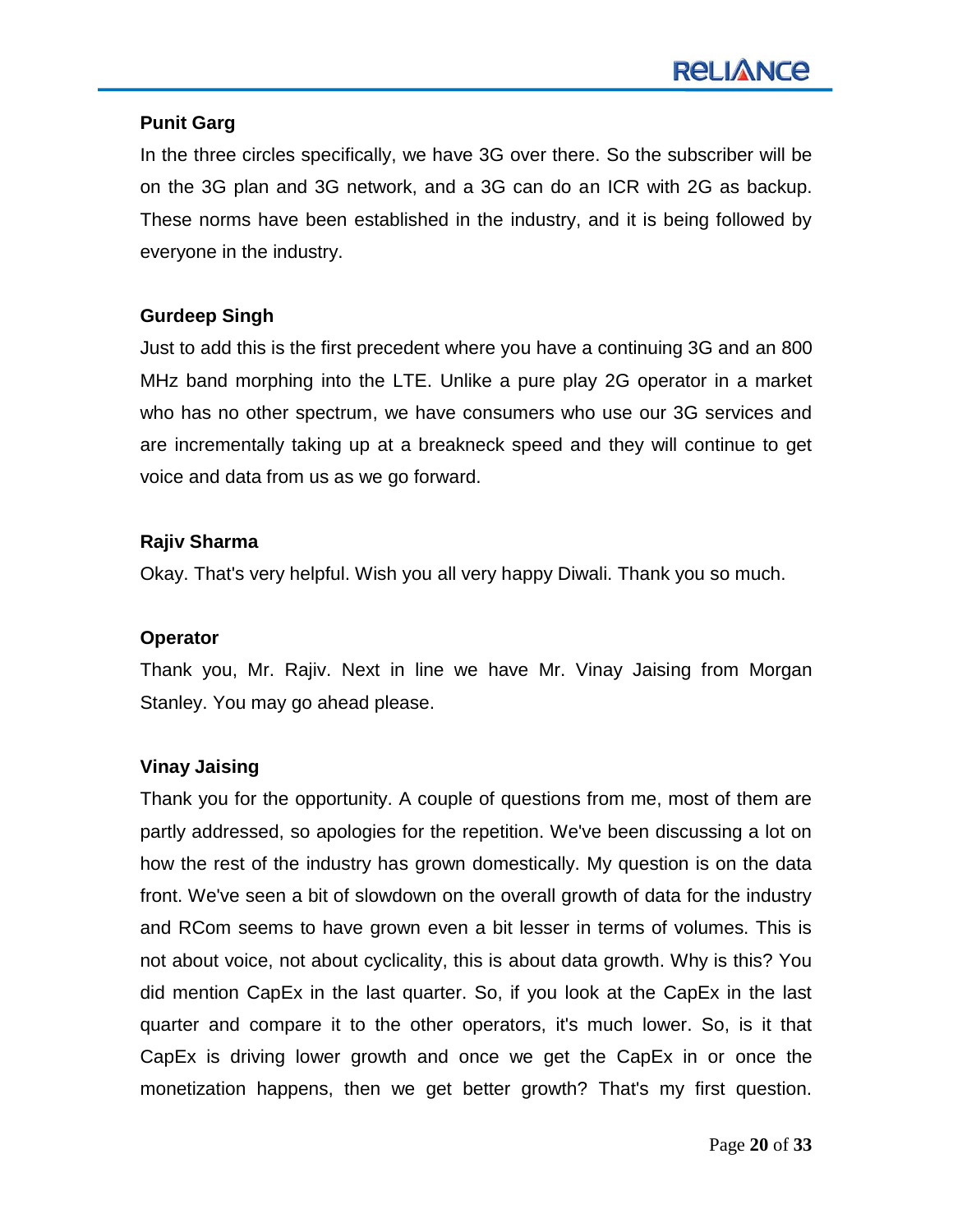# **RELIANCE**

Second, you did mention lumpy growth or lumpy ordering in the global part of the business. What seems to be playing out here, not on the margin front, but the top line. And, any thoughts about how do we look at it out there? Third question on tower deal, last quarter, I think, you mentioned about some timelines of tower, what's happened there? We've heard about Viom and American Tower tying up, does that reduce or increase the likelihood of tower monetization? Finally, in terms of RJio, when do we see any quantum of money coming in? Or is it already coming in? Anything you can quantify there would be extremely helpful? Thank you.

#### **Gurdeep Singh**

Thanks, Vinay. I will take a couple of them, and then I'll request my colleague Bill to join in.

Firstly, on the data growth, you are right, our data growth is a bit slower than the way the market has moved, but the reason is not any lack of go-to-market, or market share. As you remember, two years ago, we had gone on 3G at 2G rates, and that was done to get a disproportionate share of devices on our network, and to attain a critical mass quickly. I think having done that, over the past six months, we have been moderating our tariffs between 3G and 2G, and that would have led to initial bit of a tapering down of the consumption, which I will take it as a healthy trend because then our yield and other parameters begin to look up. So, you will see no further quarter of data traffic slowdown because we've already taken the hit on account of moderating the tariff between 3G and 2G.

We have narrowed the gap in the sense that we have moved up the 3G price, and separated it from 2G. So that tariff does lead to a little bit of moderation on the consumption per customer.

But subscriber acquisition continues unabated, that's one.

Second is on the tower deal, well, as we have said and stated at the stock exchange and the other forums, we're well on our way to create the India's first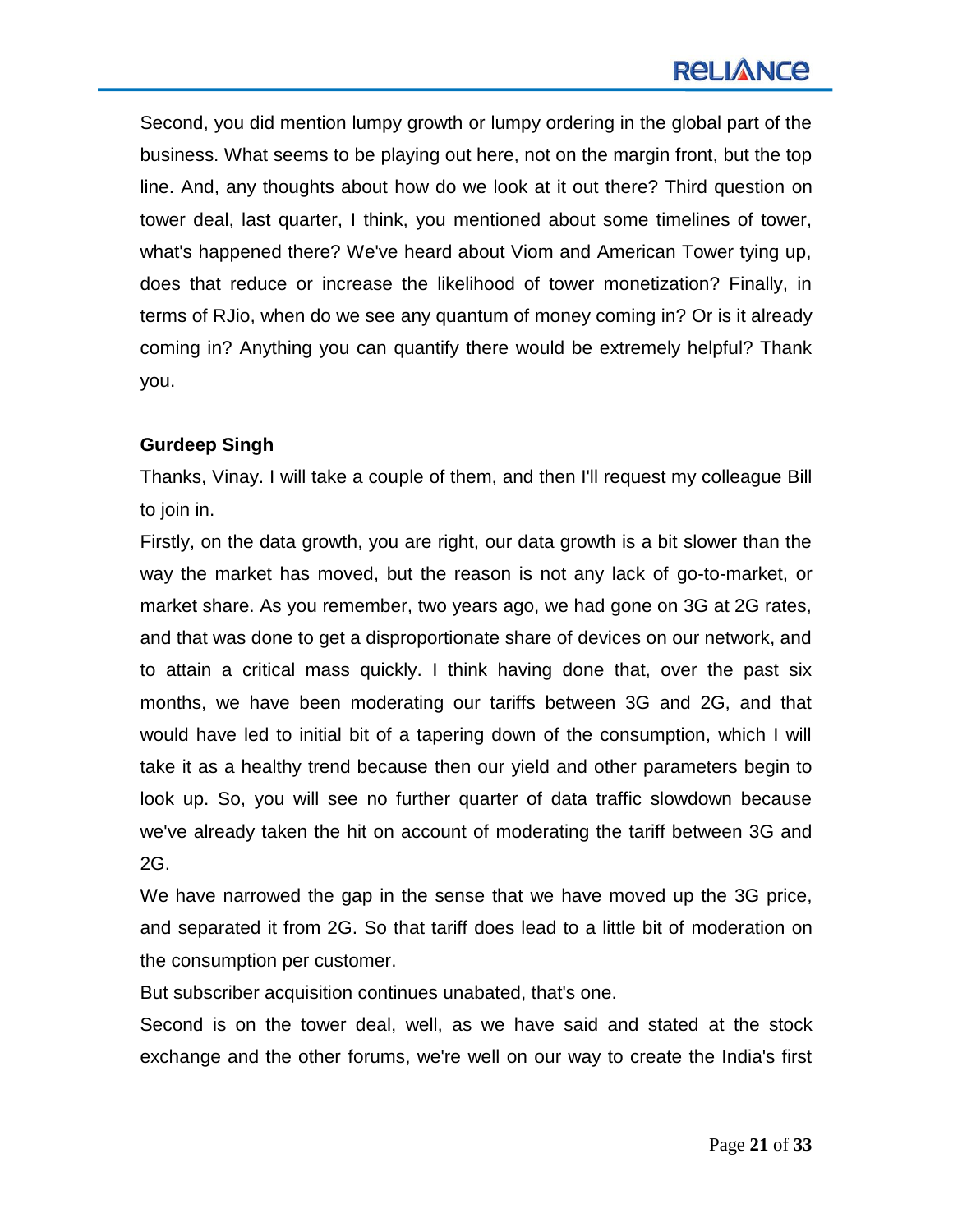truly independent tower company. We are in advanced stages of discussion and we will certainly notify the outcome in the coming couple of weeks. So that is second.

Third was on the R Jio, as we have stated multiple times and I will repeat once again, we have a strict confidentiality clause in our contract, although it is right to say that some amount of rentals and proceeds against R Jio towers has started coming in, but full impact and how much it is to exactly quantify can only be done once Jio goes commercial and they have launched.

## **Vinay Jaising**

Just a small question out here, with something coming in, I'm assuming that would have reduced the cyclicality this quarter. Despite that the cyclicality this quarter was quite profound compared to the rest of the operators, that's the reason, why I asked the question. I'm happy to wait here for the next quarter to get the answer on R Jio.

## **Gurdeep Singh**

Cyclicality is most seen because of the four quarters ago CDMA revenue table versus the last quarter. The CDMA revenue table is lower, because it was getting lower in the initial two quarters. So it will impact your overall revenue growth, but if you see the four quarters in future, probably we'll not be talking the same.

## **Bill Barney**

On the Global business, the biggest change is in the form of IRUs. And right now roughly 40% to 45% of our IRU traffic comes out of the Middle East. And obviously, Ramadan came in the middle of this quarter, it did impact us. We actually did close quite a bit right at the end of the close of the quarter. So, we're pretty optimistic, as in Q3 we will be back online with the IRU guidance that we gave for the year both to our GCX bondholders, and also to the markets. So, I think you'll see that we're actually on track and actually we plan to be either close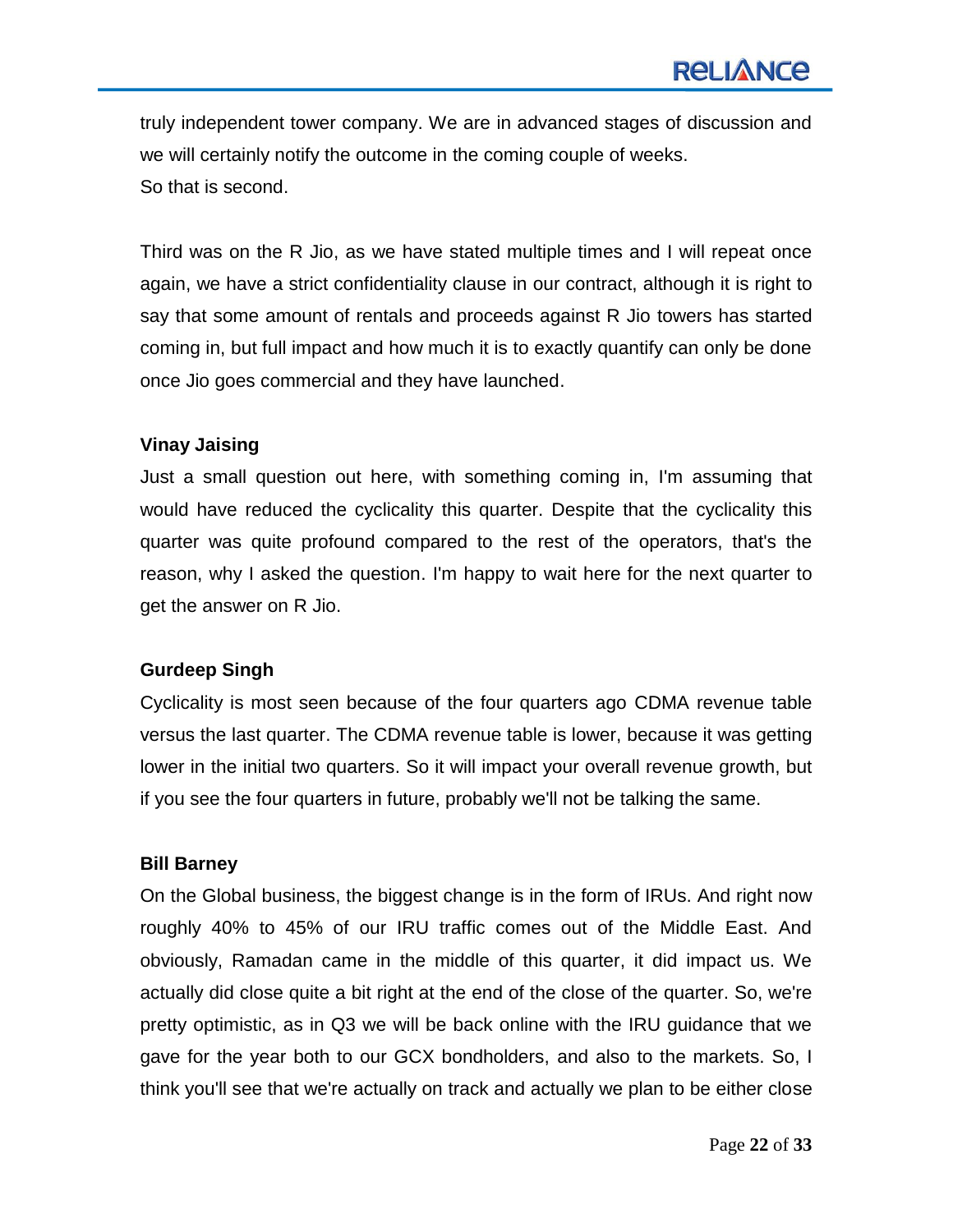or exceed last year's IRU numbers. These are typically one-time deals. Last year we had a bumper first quarter and then we have very slow second quarter as well and then that grew in the third. It's a cyclical business. Typically these contracts come in sort of US\$20 million blocks. And so they do tend to straddle different quarters. So far in this quarter we should be back on track.

## **Vinay Jaising**

Okay. Thank you so much.

#### **Operator**

Thank you, Mr. Vinay. Next in line we have Mr. Aditya Soman from Goldman Sachs. You may go ahead please.

## **Aditya Soman**

Hi. Most of my questions have been answered. I just have one question on the CapEx guidance. So you've raised the CapEx guidance to about INR 3,000 crore for the year. Do you expect this number to go up further if you need to rollout LTE faster or in the subsequent years as you sort of extend your LTE rollout?

## **Gurdeep Singh**

The current CapEx numbers which are revised upwards reflect strengthening of our backend packet core and transportation in order to take up more data traffic as we go forward. Certainly they are not reflective of any LTE plans as yet, but some of the backend elements are irrespective and needs to be beefed up.

#### **Aditya Soman**

Okay. I understand. Thank you.

## **Operator**

Thank you, sir. Next in line we have Mr. Srinivas Rao from Deutsche Bank. You may go ahead, please.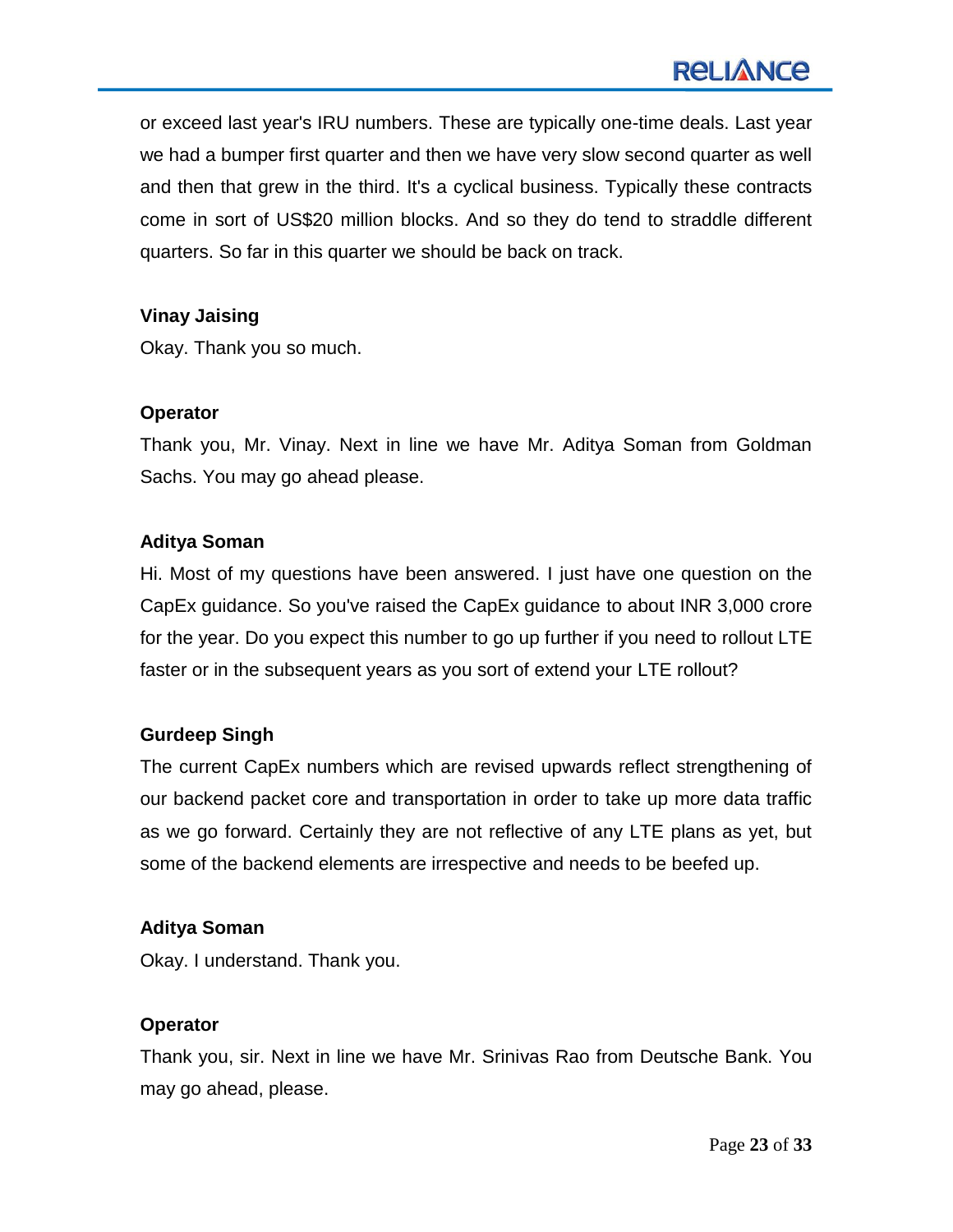#### **Srinivas Rao**

Thank you very much. My first question is on the global business where EBIT margins have been quite low for a very long time. They're ranging between 2.5% to probably 4% which is quite low. So the first question is - is there a visibility around when these margins can maybe go up to probably a level of 10% odd because at least my guess is that at this margin it's not earning its cost of capital. So that's the first question.

Second, just wanted to clarify on your notes to accounts that are suggesting right now that the loss on account of the Forex variation on your assets or foreign currency impact has not been taken in your balance sheet also for this quarter. So I just want to double check, am I correct on that?

And the third question is, again just confirming, there is an increase in the pledge of the promoter shareholding as per your filing, am I correct in reading that and is there any visibility what has the pledge gone into? Thank you.

#### **Manikantan Iyer**

On first, let me take the foreign exchange variation, fluctuation that is not debited to the profit & loss account, as is given in the notes to the stock exchange. This amount, the company has been permitted by the scheme to withdraw from the reserves at the year end. So it is withdrawable as of September and hence it is not debited to the profit & loss account.

#### **Srinivas Rao**

Okay. And then what has been the accounting entry, have you actually debited the general reserve for this?

#### **Manikantan Iyer**

It is withdrawable, but we will keep this in abeyance because our board is empowered under this scheme to withdraw it in year-end. So we will keep it in abeyance, that's why the note is very clear on the withdrawable.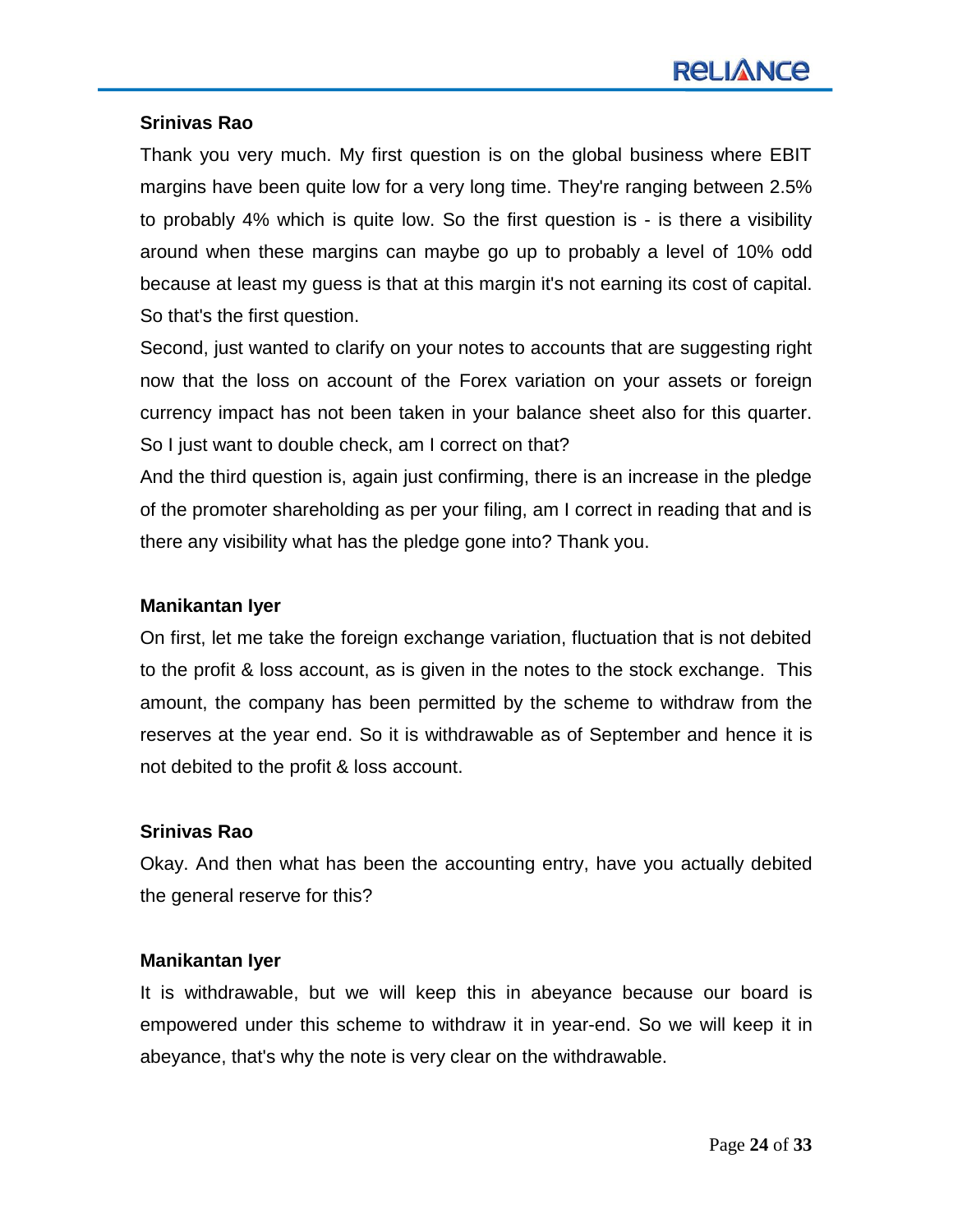## **Srinivas Rao**

And then second on -- just clarifying on that, I mean I'll rephrase my question on the global business. The EBIT, which is disclosed for the global operations, and of that -- that number for this quarter is about 304 million, translates into an EBIT margin on its top-line at about 3%. Now this looks low -- now one possibility is that the global business has a very large outgo and hence the net revenues are different. So, just want to understand the profitability of the global operations and is it likely to improve from the current levels?

#### **Manikantan Iyer**

For that we have to correct your position. The EBIT margin on the global business for this quarter is 6.9%.

It was 3% last year September 2014. Right now it is 6.9%. This has fluctuated by the IRUs which is coming in. The IRUs are coming in for the fiber tranche. We completely write-off the fiber tranche as and when we book the IRUs. Any additional capacity comes in on the same fiber, will be a direct accrual to our EBIT, as that particular asset has been written off and only the electronic is added, that increases the capacity.

Maybe by March it will cross around 9% to 10%. I'm not giving any forwardlooking statement but I'm just trying to show that as and when we recognize the 100% of the revenue we also depreciate 100% of that particular fiber tranche. So, if you look at it September 14 versus September 15, EBIT has gone up from 3% to 6.9%.

#### **Srinivas Rao**

This is really helpful.

## **Rory Cole**

Global operations include our international long distance voice business, which is about one-third of the revenue. Two-thirds of the revenue is data revenue, which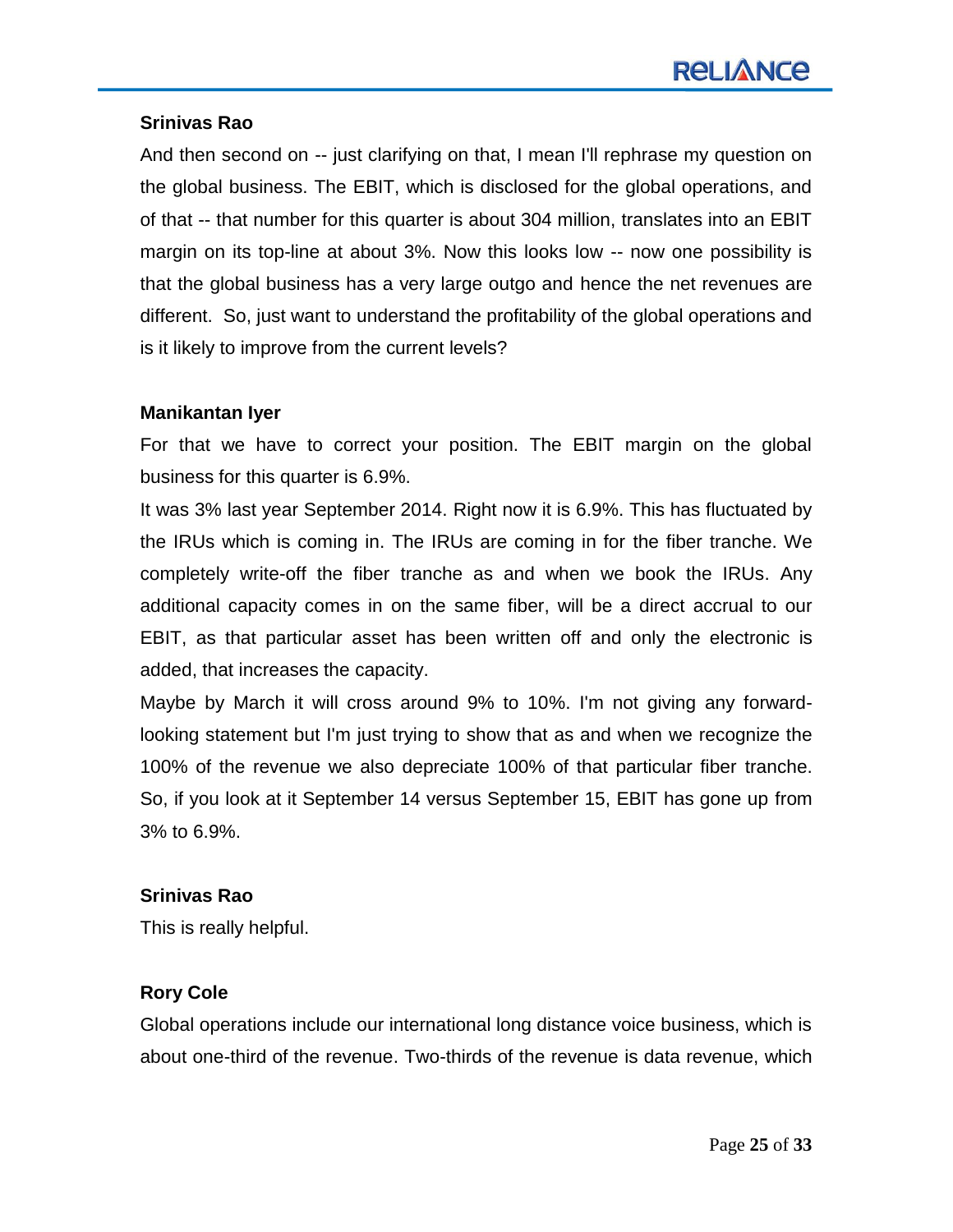has a much higher margin. The lower margin voice business is running at about 10% to 12% EBITDA margins.

But we don't invest money in our international long distance voice business. It enjoys the connectivity that we have, because of our domestic wireless network across the country. We use that network to terminate international voice call traffic.

#### **Srinivas Rao**

Thanks. I will come back for more questions. Thank you.

## **Operator**

Thank you, sir. Next in line, we have Mr. Sanjay Chawla from JM Financial. You may go ahead, please.

## **Sanjay Chawla**

Hi. Good afternoon. Thank you for the opportunity. My question is on the spectrum purchase that you did in March 2015. How has that been accounted for in the first quarter; the INR 4,300 crore in total purchase cost of which INR 1,100 crore was paid up-front by the company. And also secondly, the remaining INR 32 billion it seems that you've taken that into the balance sheet now. It doesn't seem to be reflecting in your net debt number, so where is this showing up in the liability side and correspondingly on the asset side?

## **Manikantan Iyer**

Spectrum is shown in the asset side, in fixed assets, and hence net fixed assets have gone up by INR 4,583 crore. It is in CWIP and includes the interest capitalized. INR 1100 crore which was paid upfront was included in the loans and advances in that quarter before being transferred to CWIP in this quarter.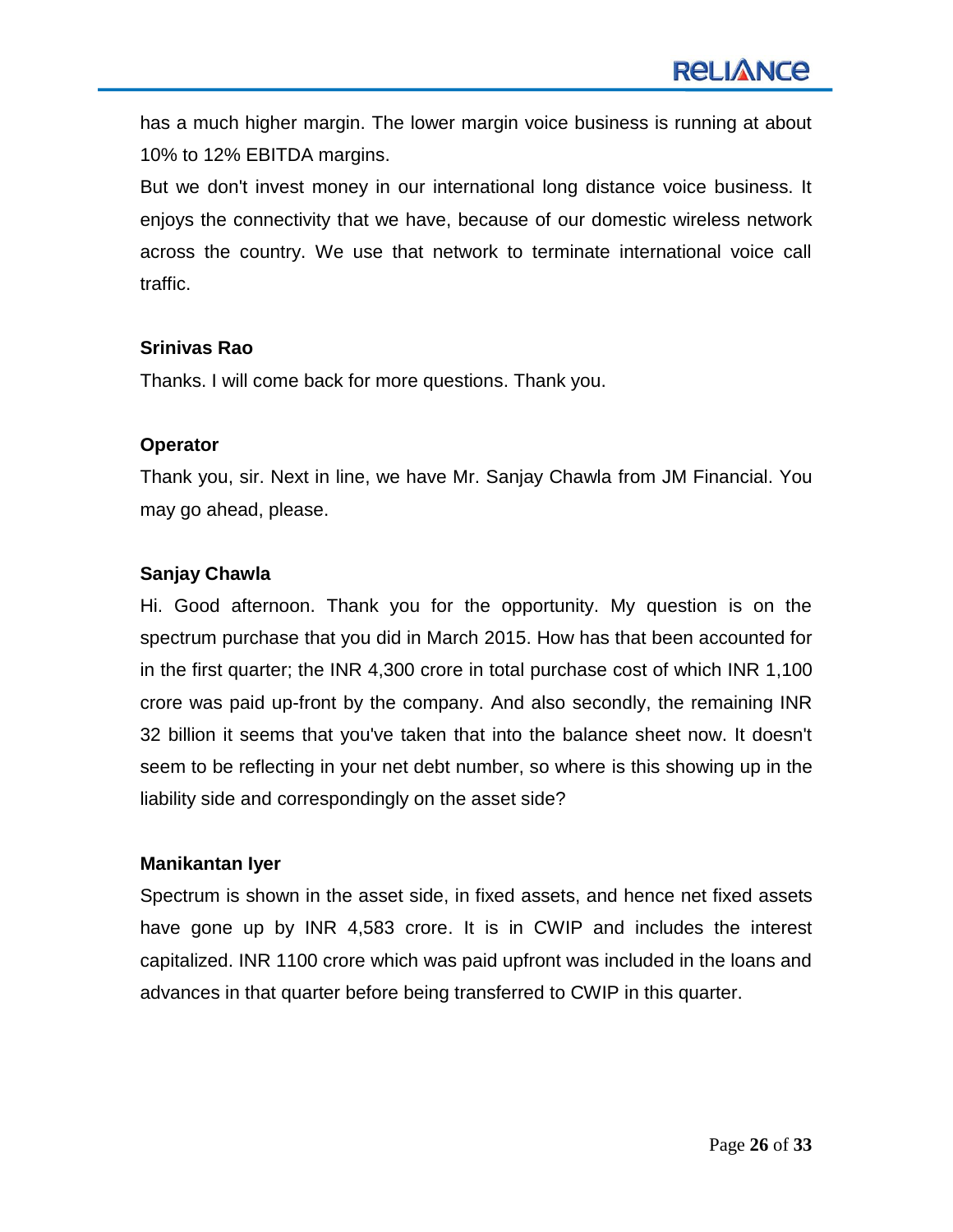## **Sanjay Chawla**

But it's not reflecting in the net debt sir, is it in the current liabilities now on the debt side? And in your reported net debt which is INR 39,900 crore, do we need to add INR 3,200 crore or to get the effective net debt?

## **Manikantan Iyer**

It is part of current liabilities and net debt of Rs39,900 crore does not include the same.

## **Sanjay Chawla**

Ok, got that. And just one more question. In your CapEx numbers, you have reported INR 5,300 crore. Is it that the entire INR 4,500 crore included in this quarter?

## **Manikantan Iyer**

Yes. We've paid Rs1100crore in the first quarter of FY16 while the other operators paid on 31<sup>st</sup> March in the previous financial year. Hence, there is a minor difference between other operators and us in the timing. The total amount has been capitalized during this quarter.

## **Sanjay Chawla**

Ok, Thank you very much.

## **Operator**

Thank you, sir. Next in line we have Mr. Pranav Kshatriya from Edelweiss. You may go ahead please.

## **Pranav Kshatriya**

Thank you for the opportunity sir. I have two questions only. Firstly, on the acquisition of SSTL, in the press release it was clearly mentioned that any spectrum liabilities if they come up will have to be borne by SSTL. I just wanted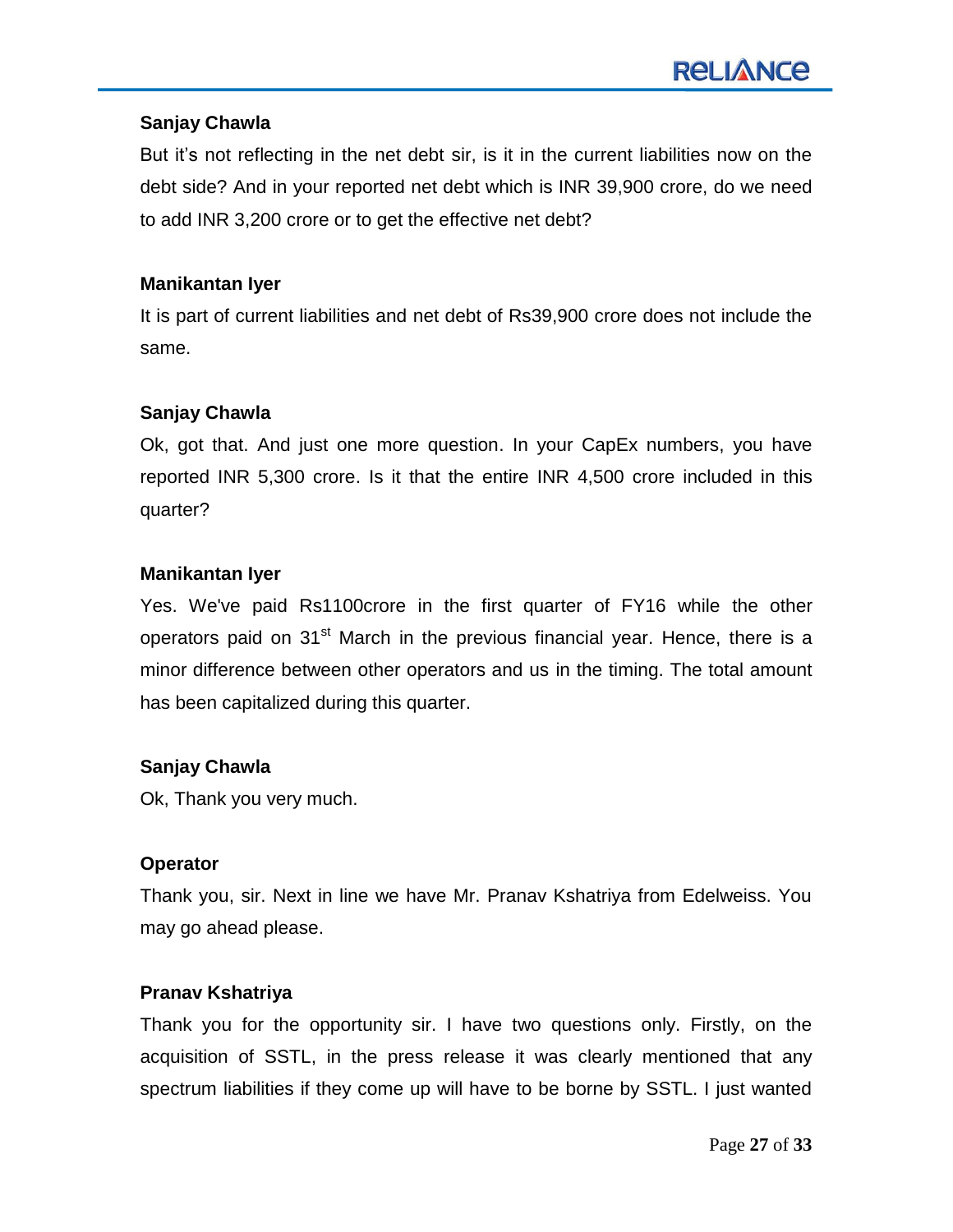to ask that if you liberalized that spectrum because you're planning to launch LTE on that, the cost of that will be borne by SSTL or it will be borne by Reliance Communications?

Secondly, on Global business, how do you see the growth? If I adjust for the currency variation, then the revenue growth trajectory has been negative for a while. So, how do you see this going ahead?

## **Punit Garg**

I'll answer your first question, and Bill will take up the second question. Let me just bring in some clarity about the SSTL spectrum. Number one, SSTL acquired this spectrum from 2013 auction. As per M&A policy, any spectrum which is acquired through the auction, there is no liberalization charge or any differential to be paid, for which M&A guidelines clauses 3i and 3m are very clear.

Number two, there is a court case pending with DoT, which is about the contiguity of the spectrum. So there is no liberalization applicable. And if the court decides this case in favor of SSTL, which I'm sure they would, because the DoT requirement / action right now of not providing contiguity to SSTL is unjustified and untenable. This is because; the NIA of 2013 is very clear and provide right for contiguity or rearrangement of frequencies without any additional charges.

So, this is like applying the retrospective charges like it has been done for the other telcos, which I'm sure that court will set aside as a demand. So, we believe there is nothing payable. In case if there is something payable, SSTL has reserved the right under their bilateral Indo-Russian Treaty to take it to the International Court.

#### **Bill Barney**

You mentioned that the Global business has declined but it has actually grown in four to six quarters on a currency adjusted basis. Typically in the second quarter, we do have lower voice traffic and this quarter we actually have lower IRU traffic. But we're pretty confident, we'll continue to see growth and we have seen growth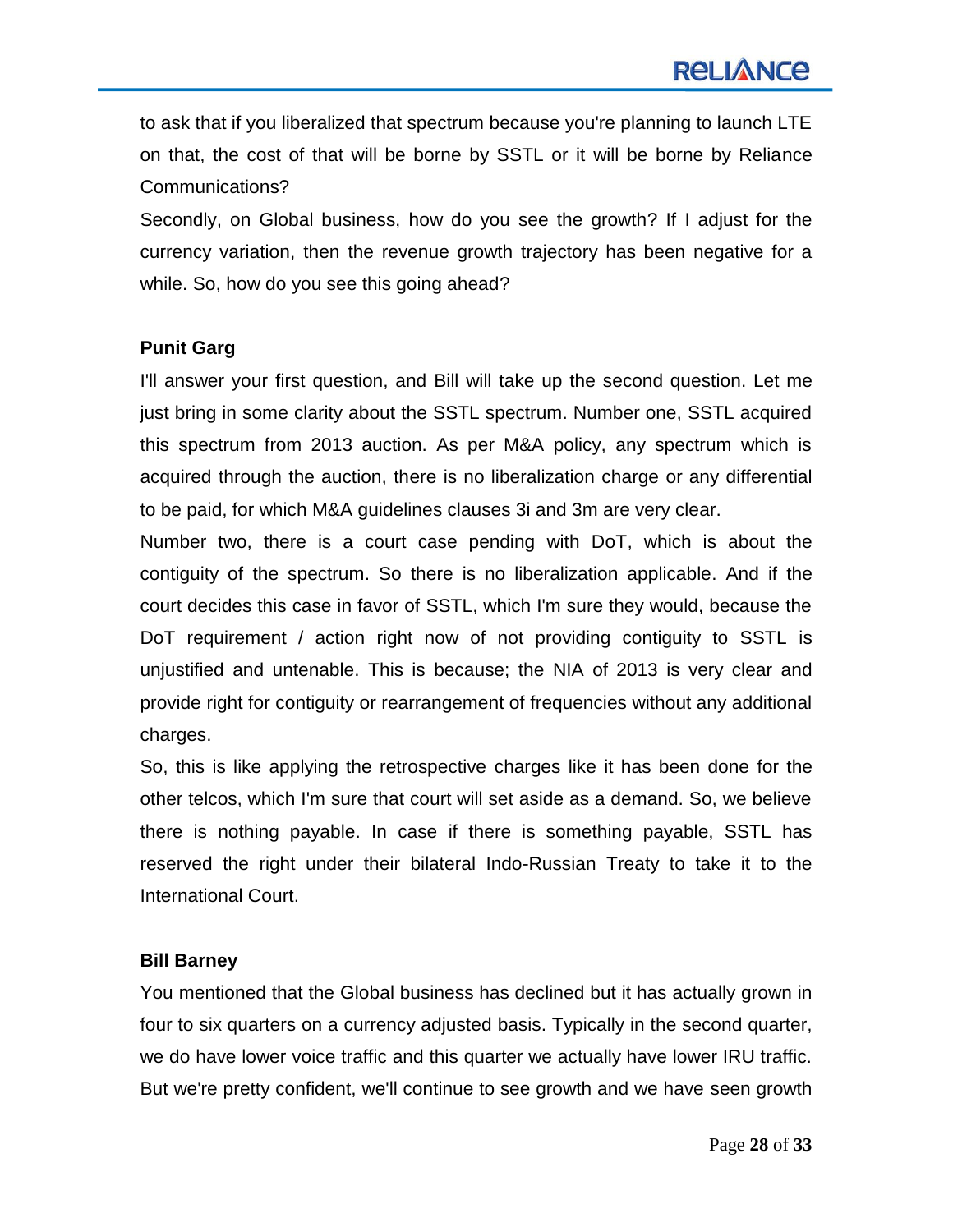over the last six quarters. Also, there are multiple currencies that play into this, the rupee, the dollar, and the euro; all three impacted the Global business. But on a currency adjusted basis, we have been growing in the majority of the last six quarters on an average basis. We're pretty confident we'll see growth in this next quarter and the following quarter as well. But obviously, there will be headwinds in each quarter impacted by the rupee moves against the dollar and against the euro.

## **Pranav Kshatriya**

Okay. Thank you. That's it from my side.

## **Operator**

Thank you, sir. Next, in line, we have Mr. Harsh Agarwal from Deutsche Bank. You may go ahead, please.

## **Harsh Agarwal**

I had two or three very quick questions. One, can you tell us of the foreign currency debt that you have about INR 26,800 crore. How much of that has been hedged as of 30<sup>th</sup> September, please?

## **Anil Ladha**

We follow a policy of short to medium term hedging of up to 6 to12 months. We also have the natural hedge in the form of U.S. dollar revenue in our Global business. Those revenues take care of part of this hedging requirement.

#### **Harsh Agarwal**

Second question I had was, can you tell us, in the first half, when I see your cash flows, your total outgo on your CapEx is about INR 4,000 crore. I am assuming part of that could be the spectrum payment that you made in April. And then your full year guidance is about INR 3,000 crore. It seems like almost all the CapEx for the year has been spent already in the first half of this year. Can you just help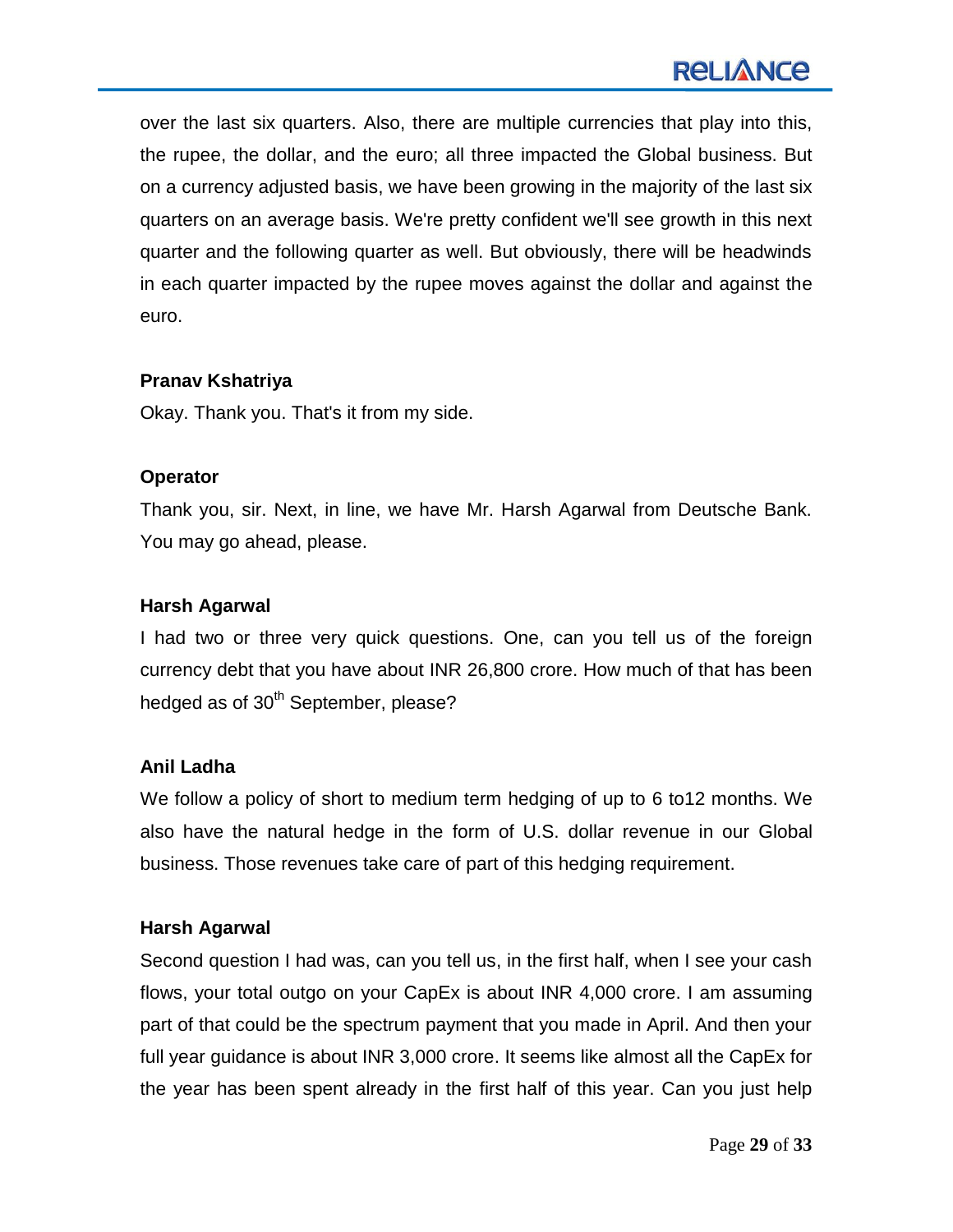clarify on the numbers in terms of what was the CapEx spend in the first half excluding the spectrum charges?

#### **Manikantan Iyer**

The INR 3,000 crore capex guidance is other than spectrum payment.

## **Harsh Agarwal**

Can you breakdown the INR 4,000 crore in the first half into how much was spectrum versus non-spectrum?

## **Manikantan Iyer**

Non-spectrum will be very limited less than INR 700 odd crore, but majority is spectrum. It is on the back-end packet core and all the other upgrades which are happening including fiberisation for gearing up the network.

## **Harsh Agarwal**

Okay. The last question I had was, can you give us any color on what's happening with the planned sale of part of the stake in GCX, please? Thank you.

## **Bill Barney**

We continue to have discussions on GCX with multiple parties and we continue to explore possibilities.

## **Operator**

Thank you, sir. Next in line, we have Mr. Aditya Soman from Goldman Sachs. You may go ahead, please.

## **Aditya Soman**

I just have one follow-up question please. Actually, in terms of your tax for this quarter, there seems to be some sort of a reversal. Can you explain what that was?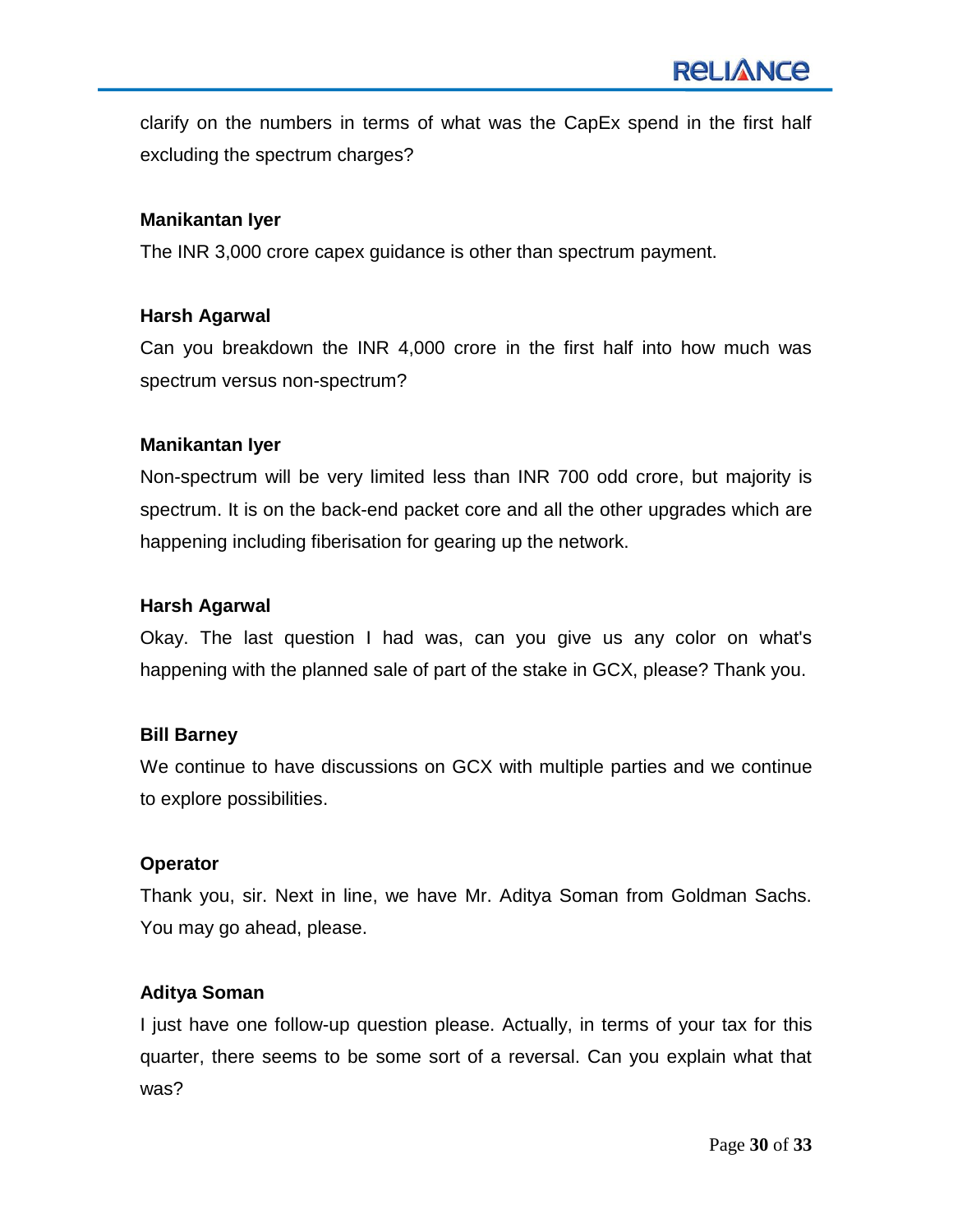#### **Manikantan Iyer**

This reversal is in our foreign subsidiary wherein we had provided in the last quarter but we have reversed in the current quarter, upon the outcome of some of the earlier events. The amount is not significant; it is only INR 14 odd crore.

#### **Operator**

Thank you, sir. Next in line we have Mr. Sanjay Chawla from JM Financial. You may go ahead, please.

## **Sanjay Chawla**

Thanks. Just a related question, I was trying to reconcile the change in your net debt, which has gone up by INR 1300 crore quarter-on-quarter, but you are generating a small amount of free cash flow. If I just look at cash profit and CapEx you have incurred. So, what really explains this increase in net debt, despite having it almost being free cash neutral to slightly positive this quarter?

## **Manikantan Iyer**

Quarter-on-quarter, the net debt has gone up by around INR 1300 odd crore, predominantly due to the foreign exchange variation because foreign exchange rate for last quarter was INR 63.64, while in the current quarter it has gone up to INR 65.5. And there is minor rupee borrowing for working capital purposes.

## **Sanjay Chawla**

Okay. Thanks. Just a final quick question from me. What is the number of 3G BTSs you have as of end September?

## **Anil Ladha**

It's around 11,600 BTS units.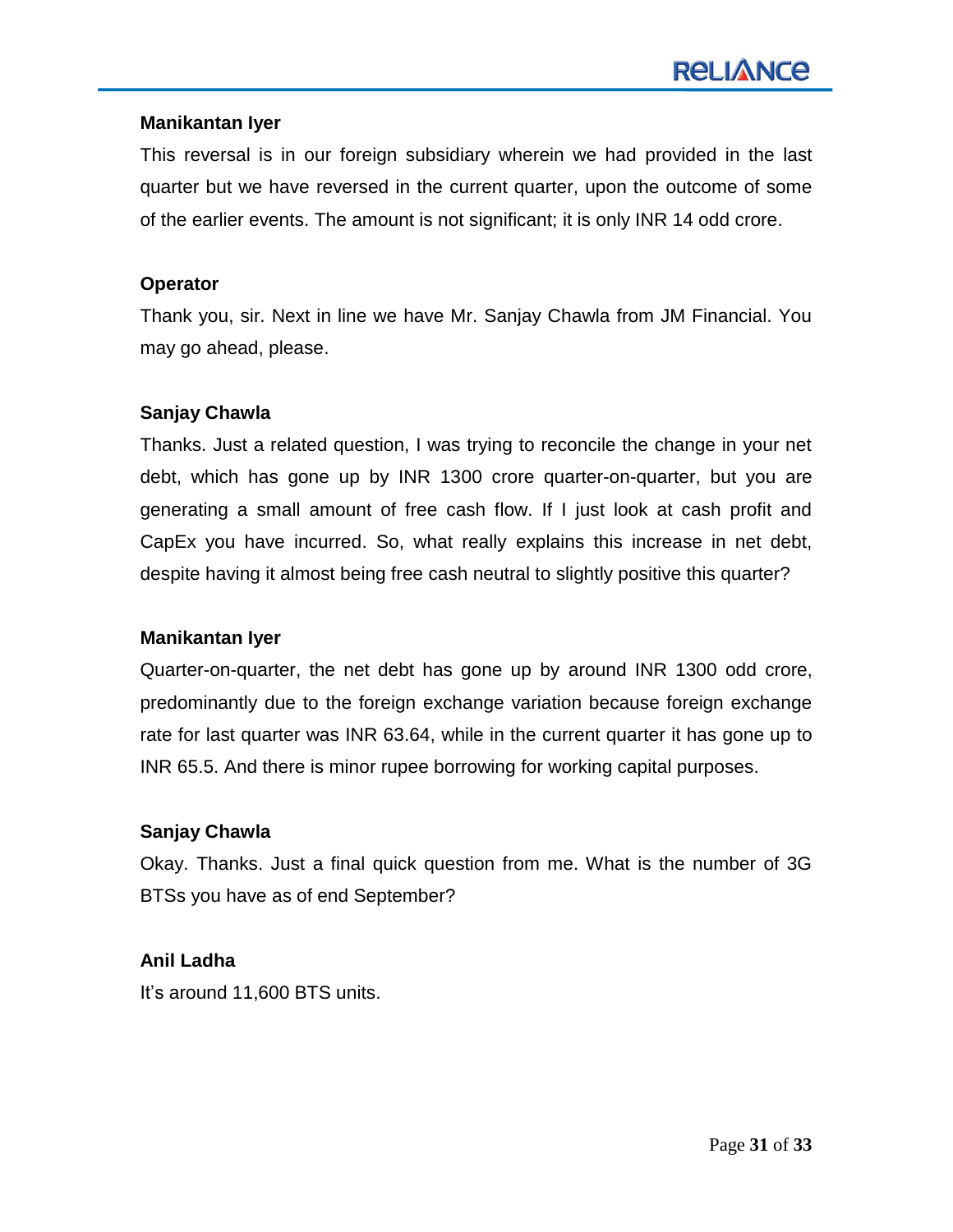## **Sanjay Chawla**

Okay. So, the CapEx that you are seeing, the increasing CapEx is mostly on the backhaul and transportation cost?

## **Anil Ladha**

Yes. Going forward the 3G sites are going to increase, as we would be rolling out more 3G sites in the circles where we have discontinued 900 MHz spectrum.

## **Sanjay Chawla**

Okay. Thank you very much and all the best.

## **Operator**

Thank you, sir. Next in line we have Mr. Srini Rao from Deutsche Bank. You may go ahead please.

## **Srinivas Rao**

Thanks, just wanted to clarify one more thing. You said that the tangible CapEx spend for the first half was around INR 700 crore and that the guidance is INR 3,000 crore. So, essentially talking about the balance INR 2,300 crore would be the CapEx for the rest of the year, would that be correct? And assuming majority of that will go into the India operations?

## **Anil Ladha**

This quarter the CapEx is around INR 860 crore. And last quarter it was around INR 600 crore. Total first half effectively is around INR 1,400 crore which has already been incurred. And the balance of the INR 3,000 crore guidance will be incurred in the next two quarters.

And this will mostly be in the India operations business. Large part of this CapEx is for improving the backhaul capabilities of our network, and utility programs, et cetera.